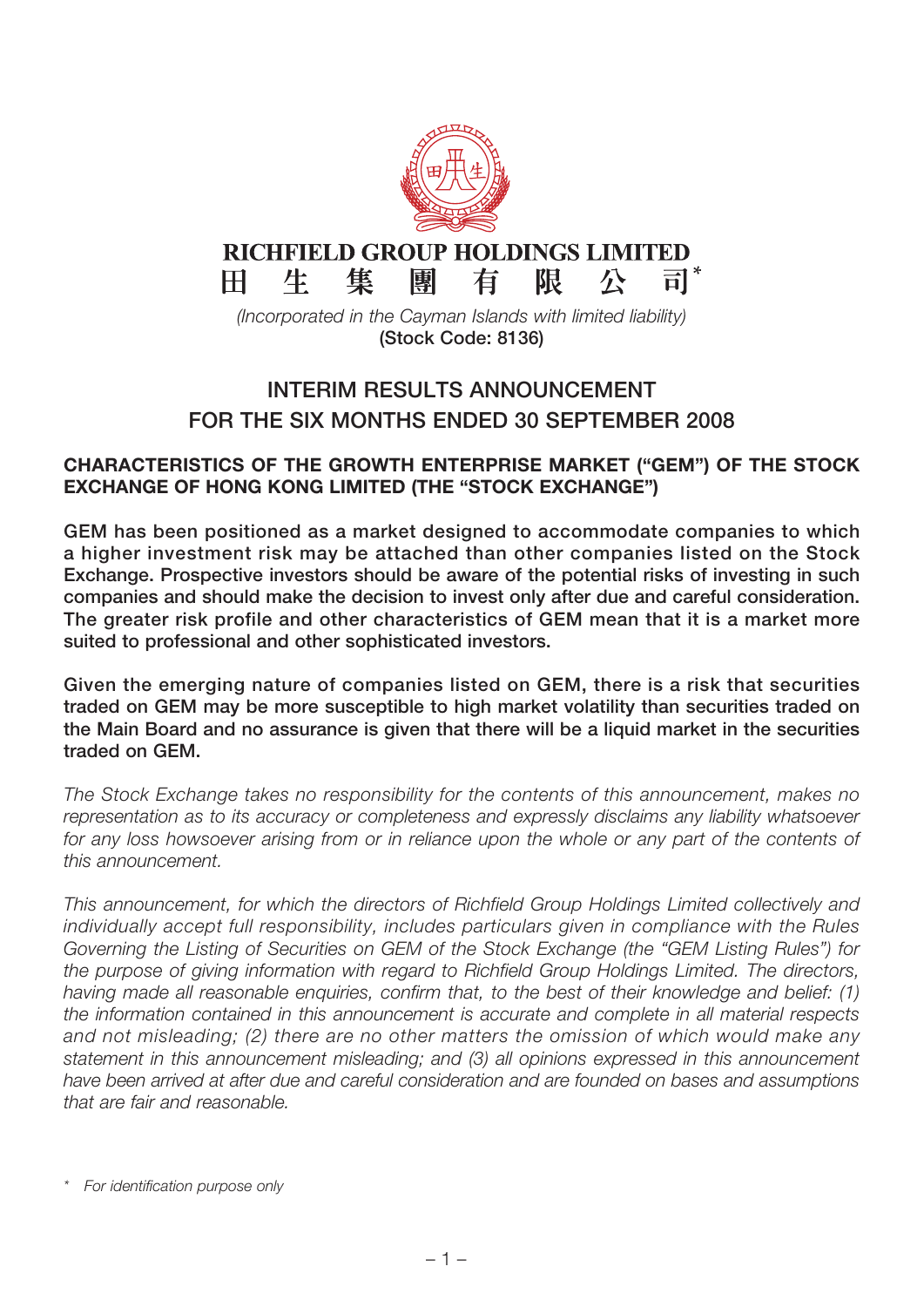# **INTERIM RESULTS**

The board of directors (the "Board") of Richfield Group Holdings Limited (the "Company") herein presents the unaudited consolidated results of the Company and its subsidiaries (collectively referred to as the "Group") for the three months and six months ended 30 September 2008 together with the comparative unaudited figures for the corresponding periods in 2007 as follows:

# **UNAUDITED CONDENSED CONSOLIDATED INCOME STATEMENT**

For the three months and six months ended 30 September 2008

|                                                                                                    |                | Six months ended<br>30 September       | Three months ended<br>30 September |                                        |                                 |
|----------------------------------------------------------------------------------------------------|----------------|----------------------------------------|------------------------------------|----------------------------------------|---------------------------------|
|                                                                                                    | <b>Notes</b>   | 2008<br>(Unaudited)<br><b>HK\$'000</b> | 2007<br>(Unaudited)<br>HK\$'000    | 2008<br>(Unaudited)<br><b>HK\$'000</b> | 2007<br>(Unaudited)<br>HK\$'000 |
| <b>REVENUE</b>                                                                                     | 4              | 40,353                                 | 66,724                             | 19,356                                 | 29,551                          |
| Cost of sales                                                                                      |                | (21, 260)                              | (40, 246)                          | (10, 142)                              | (16,809)                        |
| Gross profit                                                                                       |                | 19,093                                 | 26,478                             | 9,214                                  | 12,742                          |
| Other income<br>Selling and distribution expenses<br>Administrative expenses                       | 4              | 2,434<br>(1, 286)<br>(7, 734)          | 1,825<br>(8, 191)<br>(6,008)       | 897<br>(725)<br>(6, 229)               | 1,448<br>(3, 115)<br>(2,860)    |
| <b>OPERATING PROFIT</b>                                                                            |                | 12,507                                 | 14,104                             | 3,157                                  | 8,215                           |
| Finance costs                                                                                      |                |                                        | (5,056)                            |                                        | (3,438)                         |
| PROFIT BEFORE INCOME TAX                                                                           | 5              | 12,507                                 | 9,048                              | 3,157                                  | 4,777                           |
| Income tax expense                                                                                 | 6              | (2,784)                                | (2,024)                            | (1, 384)                               | (1,097)                         |
| PROFIT ATTRIBUTABLE TO<br>EQUITY HOLDERS OF<br>THE COMPANY                                         |                | 9,723                                  | 7,024                              | 1,773                                  | 3,680                           |
| <b>DIVIDENDS</b>                                                                                   | $\overline{7}$ |                                        |                                    |                                        |                                 |
| <b>EARNINGS PER SHARE FOR</b><br>PROFIT ATTRIBUTABLE TO<br><b>EQUITY HOLDERS OF</b><br>THE COMPANY | 8              |                                        |                                    |                                        |                                 |
| <b>Basic</b>                                                                                       |                | HK0.33 cent                            | HK0.31 cent                        | HK0.06 cent                            | HK0.14 cent                     |
| <b>Diluted</b>                                                                                     |                | N/A                                    | N/A                                | N/A                                    | N/A                             |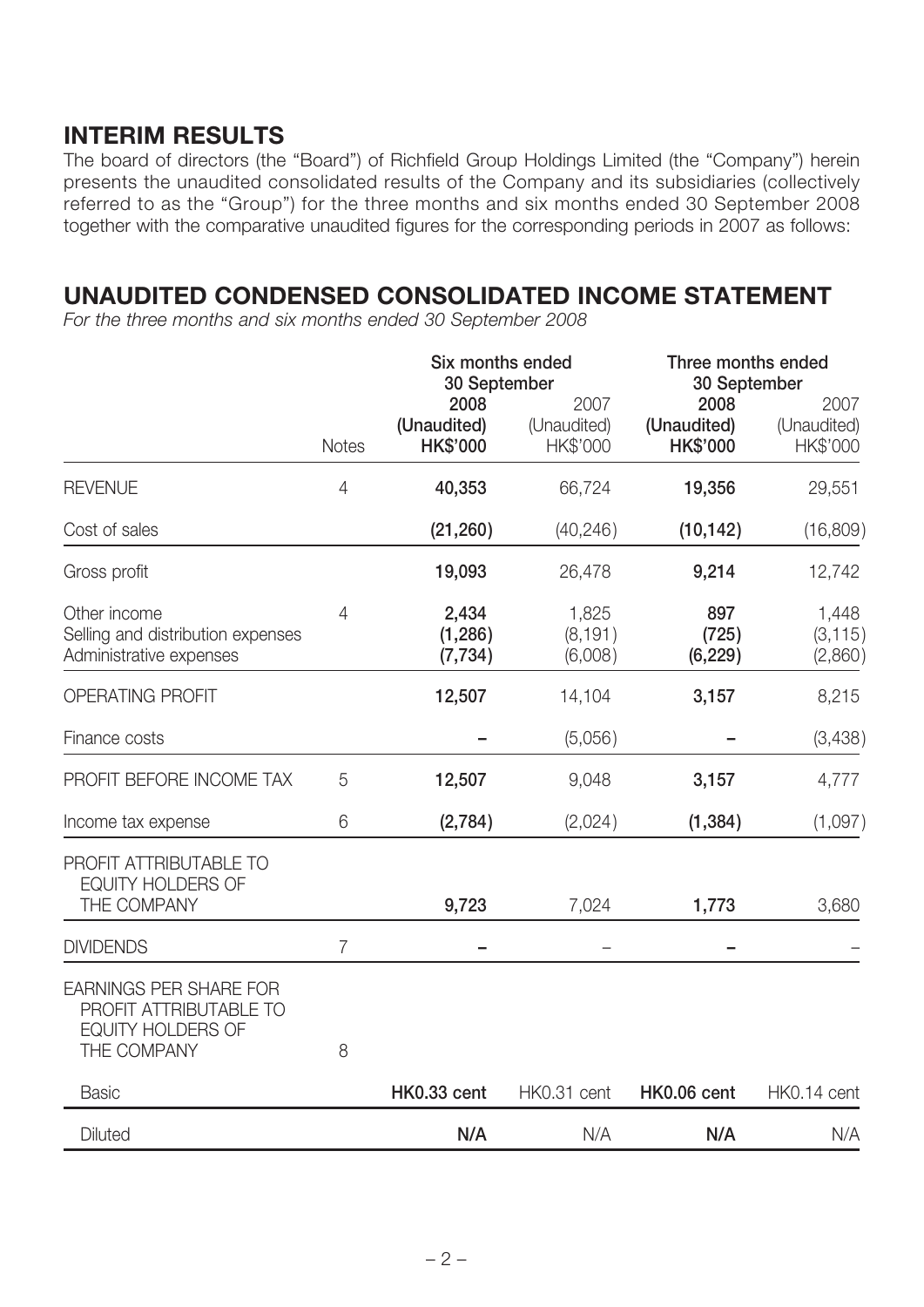# **UNAUDITED CONDENSED CONSOLIDATED BALANCE SHEET**

As at 30 September 2008

|                                                                                                                                                                                                        |               | As at<br>30 September<br>2008                       | As at<br>31 March<br>2008            |
|--------------------------------------------------------------------------------------------------------------------------------------------------------------------------------------------------------|---------------|-----------------------------------------------------|--------------------------------------|
|                                                                                                                                                                                                        | <b>Notes</b>  | (Unaudited)<br><b>HK\$'000</b>                      | (Audited)<br>HK\$'000                |
| <b>ASSETS AND LIABILITIES</b>                                                                                                                                                                          |               |                                                     |                                      |
| Non-current assets<br>Property, plant and equipment<br>Goodwill<br>Long term financial instruments<br>Available-for-sale financial assets<br>Rental and sundry deposits<br>Long term trade receivables | 9<br>10<br>11 | 1,102<br>147,633<br>326,367<br>23,151<br>161<br>673 | 791<br>156,200<br>161<br>673         |
|                                                                                                                                                                                                        |               | 499,087                                             | 157,825                              |
| <b>Current assets</b><br>Amount due from a shareholder<br>Properties held for trading<br>Trade receivables<br>Prepayments, deposits and other receivables                                              | 10<br>11      | 43,357<br>20,462<br>3,755                           | 317,800<br>42,917<br>39,386<br>3,138 |
| Financial assets at fair value through<br>profit or loss<br>Cash and bank balances                                                                                                                     |               | 66,940<br>157,401                                   | 3,518<br>245,107                     |
|                                                                                                                                                                                                        |               | 291,915                                             | 651,866                              |
| <b>Current liabilities</b><br>Trade payables<br>Accrued expenses and other payables<br>Taxes payable                                                                                                   | 12            | 2,220<br>10,632<br>9,522                            | 16,390<br>2,569<br>8,929             |
|                                                                                                                                                                                                        |               | 22,374                                              | 27,888                               |
| Net current assets                                                                                                                                                                                     |               | 269,541                                             | 623,978                              |
| <b>Net assets</b>                                                                                                                                                                                      |               | 768,628                                             | 781,803                              |
| <b>EQUITY</b><br>Equity attributable to equity holders<br>of the Company                                                                                                                               |               |                                                     |                                      |
| Share capital<br>Reserves                                                                                                                                                                              | 13            | 29,285<br>739,343                                   | 29,285<br>752,518                    |
| <b>Total Equity</b>                                                                                                                                                                                    |               | 768,628                                             | 781,803                              |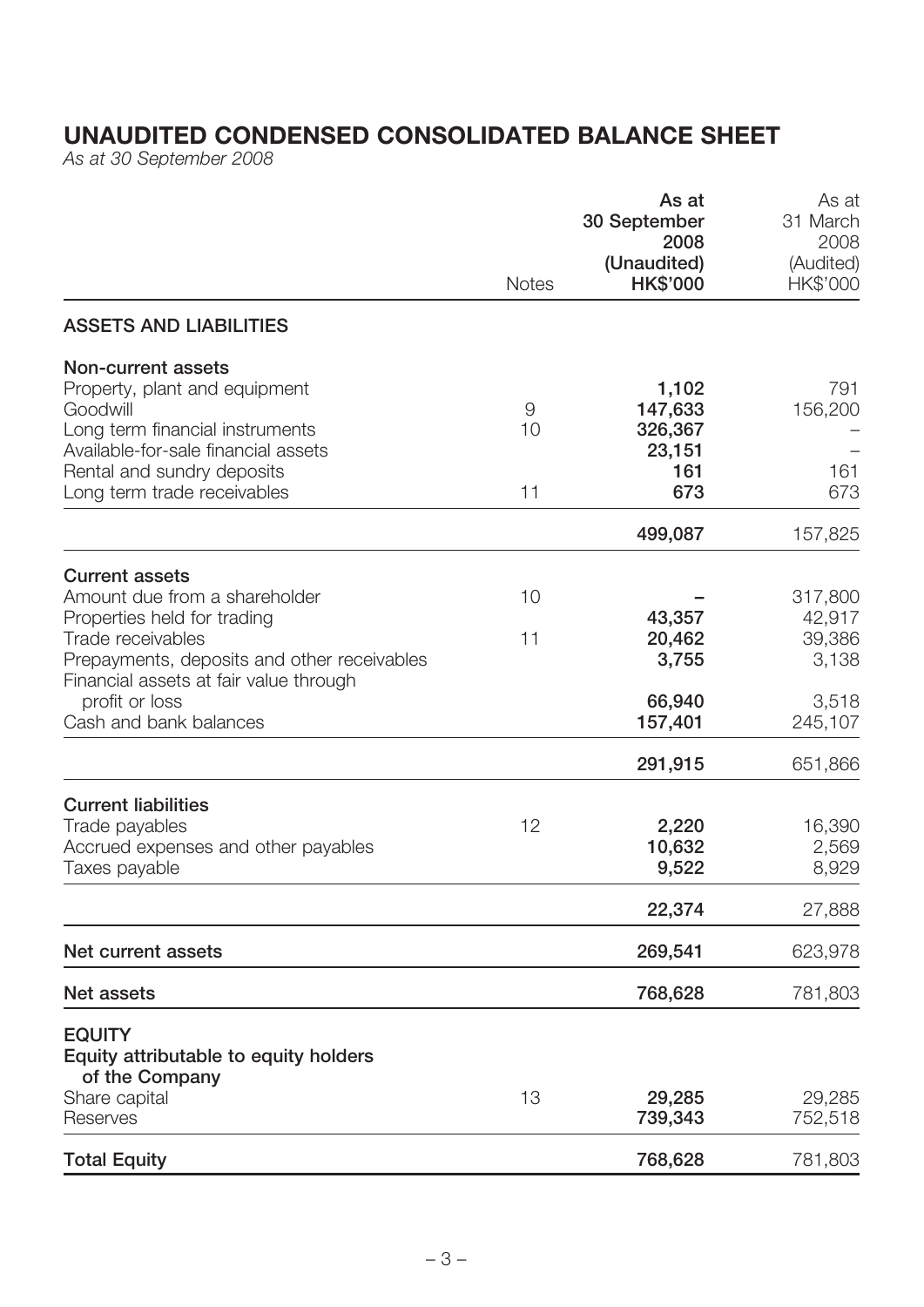# **UNAUDITED CONDENSED CONSOLIDATED CASH FLOW STATEMENT**

|                                                                                | Six months ended<br>30 September       |                                 |  |
|--------------------------------------------------------------------------------|----------------------------------------|---------------------------------|--|
|                                                                                | 2008<br>(Unaudited)<br><b>HK\$'000</b> | 2007<br>(Unaudited)<br>HK\$'000 |  |
| Net cash inflow from operating activities                                      | 25,217                                 | 16,257                          |  |
| Net cash outflow from investing activities                                     | (91, 926)                              | (14, 952)                       |  |
| Net cash (outflow)/inflow from financing activities                            | (20, 997)                              | 261,803                         |  |
| NET (DECREASE)/INCREASE IN CASH AND<br><b>CASH EQUIVALENTS</b>                 | (87, 706)                              | 263,108                         |  |
| Cash and cash equivalents at beginning of period                               | 245,107                                | 23,141                          |  |
| CASH AND CASH EQUIVALENTS AT END OF PERIOD                                     | 157,401                                | 286,249                         |  |
| ANALYSIS OF BALANCES OF CASH<br>AND CASH EQUIVALENTS<br>Cash and bank balances | 157,401                                | 286,249                         |  |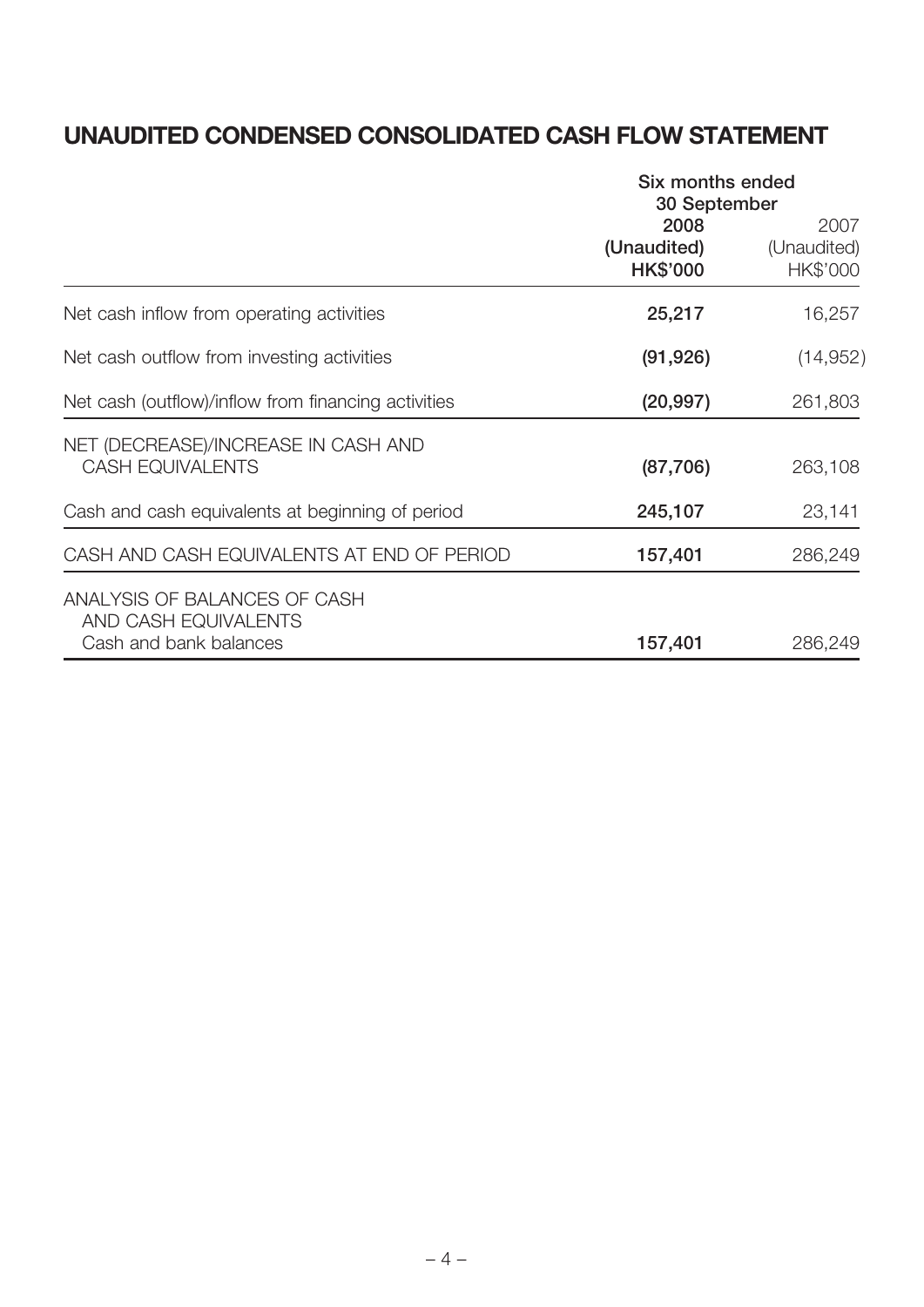# **UNAUDITED CONSOLIDATED STATEMENT OF CHANGES IN EQUITY**

For the six months ended 30 September 2008

|                                      |             | Share       | Convertible |             |             |
|--------------------------------------|-------------|-------------|-------------|-------------|-------------|
|                                      | Share       | premium     | bond equity | Accumulated |             |
|                                      | capital     | account     | reserve     | losses      | Total       |
|                                      | (Unaudited) | (Unaudited) | (Unaudited) | (Unaudited) | (Unaudited) |
|                                      | HK\$'000    | HK\$'000    | HK\$'000    | HK\$'000    | HK\$'000    |
| At 1 April 2007                      | 18,000      | 39,632      |             | (22,908)    | 34,724      |
| Issue of convertible bonds           |             |             | 149,101     |             | 149,101     |
| Full conversion of convertible bonds | 7,600       | 450,986     | (149, 101)  |             | 309,485     |
| Issue of new shares                  | 3,685       | 265,320     |             |             | 269,005     |
| Issuing costs                        |             | (7, 119)    |             |             | (7, 119)    |
| Net profit for the period            |             |             |             | 7,024       | 7,024       |
| At 30 September 2007                 | 29,285      | 748,819     |             | (15,884)    | 762,220     |

|                                                                 | Share<br>capital<br>(Unaudited)<br><b>HK\$'000</b> | <b>Share</b><br>account<br>(Unaudited)<br><b>HK\$'000</b> | Convertible<br>premium bond equity<br>reserve<br>(Unaudited)<br><b>HK\$'000</b> | Fair value<br>reserve<br>(Unaudited)<br><b>HK\$'000</b> | Retained<br>profits<br>(Unaudited)<br><b>HK\$'000</b> | Total<br>(Unaudited)<br><b>HK\$'000</b> |
|-----------------------------------------------------------------|----------------------------------------------------|-----------------------------------------------------------|---------------------------------------------------------------------------------|---------------------------------------------------------|-------------------------------------------------------|-----------------------------------------|
| At 1 April 2008<br>Net fair value loss on<br>available-for-sale | 29,285                                             | 747,769                                                   |                                                                                 |                                                         | 4,749                                                 | 781,803                                 |
| financial assets                                                |                                                    |                                                           |                                                                                 | (1,901)                                                 |                                                       | (1,901)                                 |
| Net profit for the period                                       |                                                    |                                                           |                                                                                 |                                                         | 9,723                                                 | 9,723                                   |
| Final dividend paid                                             |                                                    | (20, 997)                                                 |                                                                                 |                                                         |                                                       | (20, 997)                               |
| At 30 September 2008                                            | 29,285                                             | 726,772                                                   |                                                                                 | (1,901)                                                 | 14,472                                                | 768,628                                 |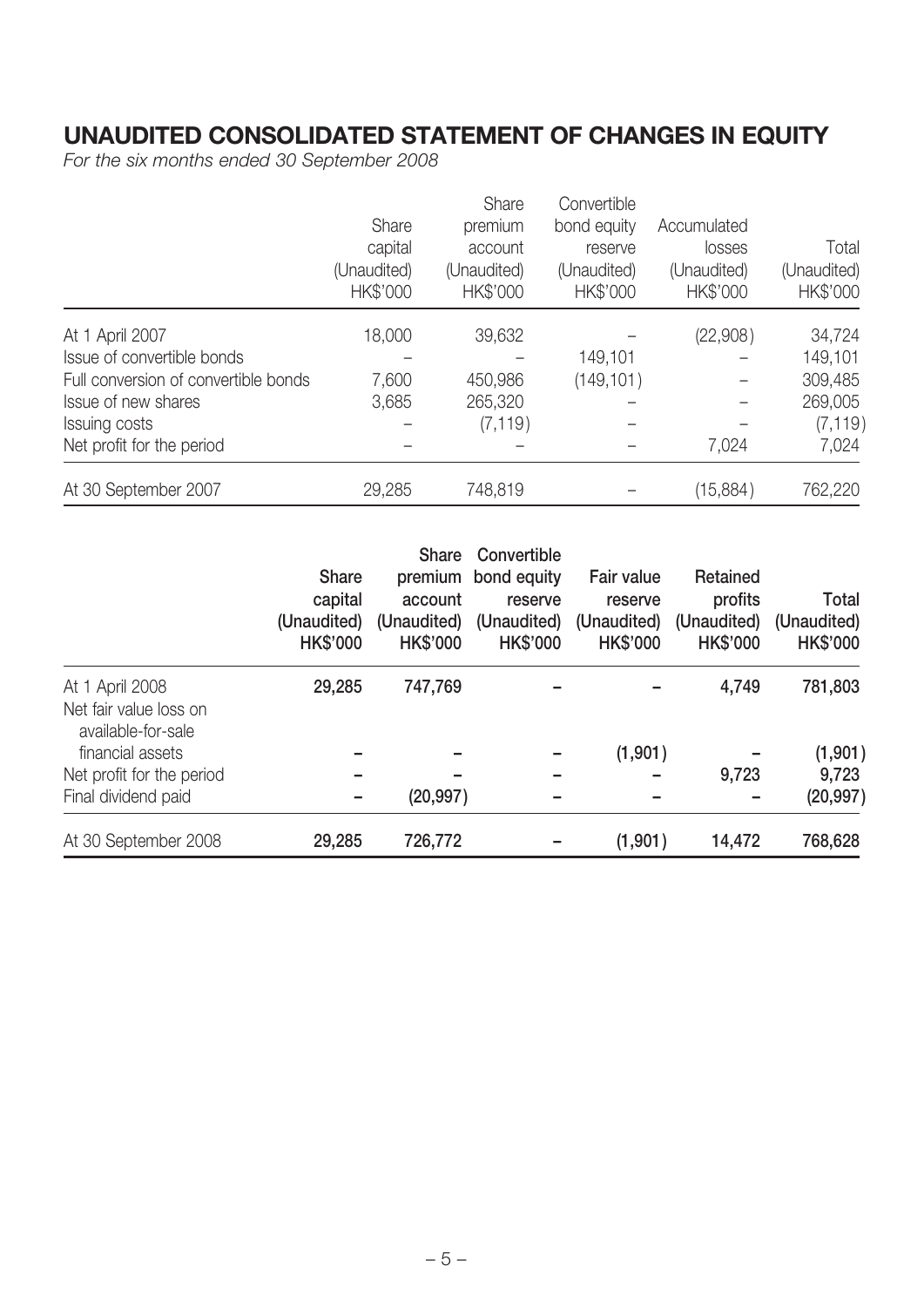# **NOTES TO UNAUDITED CONDENSED CONSOLIDATED FINANCIAL STATEMENTS**

### **1. GENERAL INFORMATION**

Richfield Group Holdings Limited (the "Company") was incorporated in the Cayman Islands on 10 January 2002 as an exempted company with limited liability under the Companies Law (2001 Second Revision) of the Cayman Islands. The address of its registered office is Cricket Square, Hutchins Drive, P.O. Box 2681, Grand Cayman KY1-1111, Cayman Islands and its principal place of business is Unit 1209, 12th Floor, Silvercord Tower 2, 30 Canton Road, Tsim Sha Tsui, Hong Kong. The Company's shares are listed on The Growth Enterprise Market ("GEM") of The Stock Exchange of Hong Kong Limited (the "Stock Exchange").

The principal activity of the Company is investment holding. The subsidiaries (together with the Company referred to as the "Group") are principally engaged in the provision of property brokerage services, carrying out schemes for property consolidation, assembly and redevelopment and property trading in Hong Kong (the "Property Assembly and Brokerage Business"), the trading of recycled computers and the trading of bags and accessories.

### **2. BASIS OF PREPARATION AND PRINCIPAL ACCOUNTING POLICIES** *Basis of preparation*

The unaudited condensed consolidated interim financial statements of the Group for the six months ended 30 September 2008 (the "Condensed Financial Report") have been prepared in accordance with Hong Kong Accounting Standard ("HKAS") 34 "Interim Financial Reporting" issued by the Hong Kong Institute of Certified Public Accountants (the "HKICPA") and the applicable disclosure requirements of the Rules Governing the Listing of Securities on the GEM of the Stock Exchange.

The Condensed Financial Report should be read in conjunction with the annual financial statements of the Company for the year ended 31 March 2008 (the "2008 Annual Financial Statements").

The preparation of the Condensed Financial Report in conformity with HKAS 34 requires management to make judgements, estimates and assumptions that affect the application of policies and reported amounts of assets and liabilities, income and expenses on a year to date basis. Actual results may differ from these estimates.

The Condensed Financial Report have been prepared under the historical cost convention, except for financial assets at fair value through profit or loss which are stated at fair value.

The Condensed Financial Report are presented in Hong Kong Dollars ("HK\$") which is also the functional currency of the Company and all values are rounded to the nearest thousand ("HK\$'000") unless otherwise stated.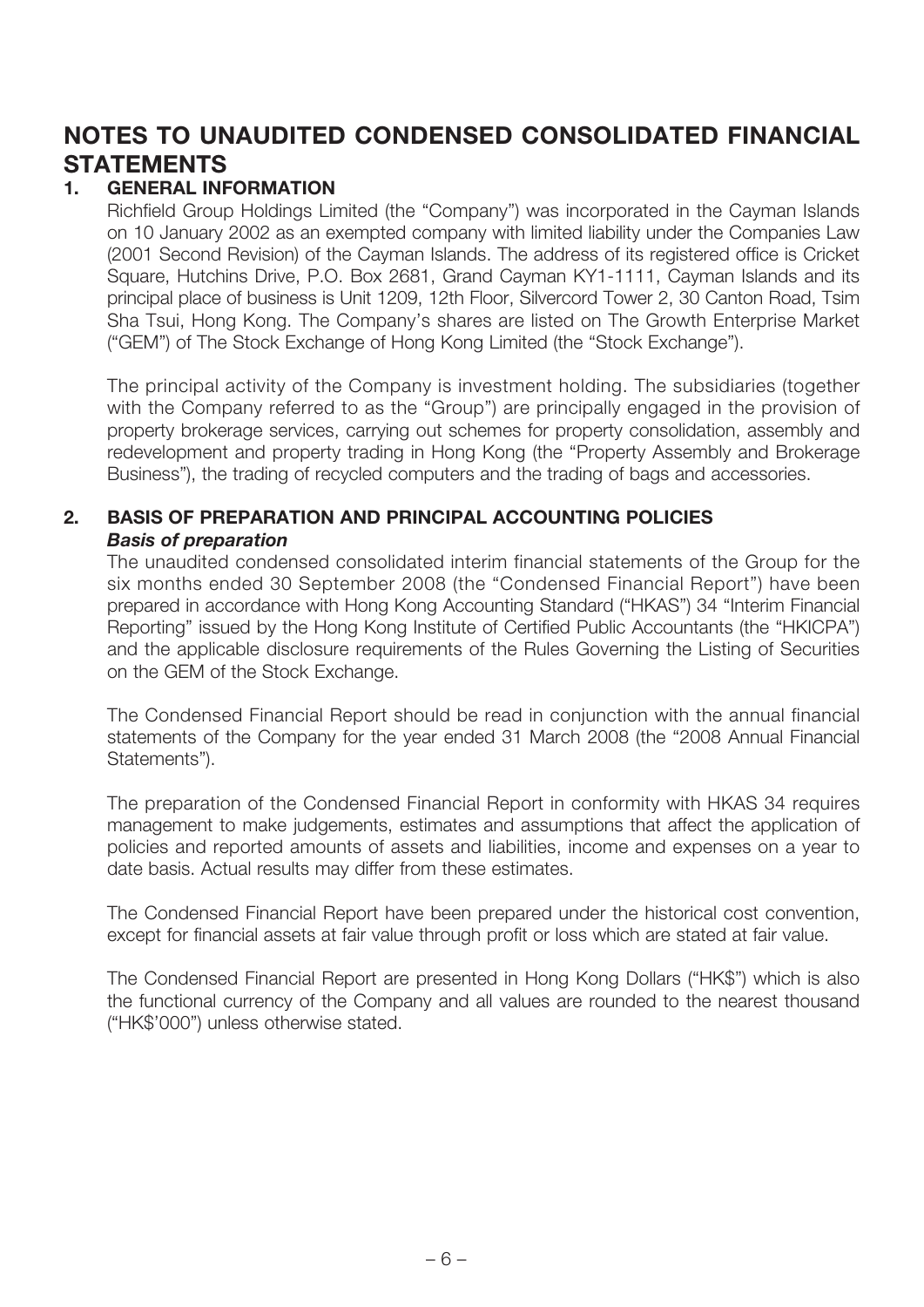### *Principal accounting policies*

The accounting policies and methods of computation adopted in the preparation of the Condensed Financial Report are consistent with those adopted in the 2008 Annual Financial Statements, except for the adoption of the following new and revised Hong Kong Financial Reporting Standards ("HKFRSs"), which collective term includes all applicable individual Hong Kong Financial Reporting Standards ("HKFRS"), HKAS and Interpretations ("Int") issued by the HKICPA.

| $HK(IFRIC) - Int 12$ | Service Concession Arrangements                                 |
|----------------------|-----------------------------------------------------------------|
| $HK(IFRIC) - Int 14$ | HKAS 19 – The Limit on a Defined Benefit Asset, Minimum Funding |
|                      | Requirements and Their Interactions                             |

There was no material impact on the basis of preparation of the Condensed Financial Report arising from the abovementioned accounting standards.

The Group has not early applied the following new and revised HKFRSs that have been issued but are not yet effective.

| HKAS 1 (Revised)                  | Presentation of Financial Statements <sup>1</sup>                                                                                             |
|-----------------------------------|-----------------------------------------------------------------------------------------------------------------------------------------------|
| HKAS 23 (Revised)                 | Borrowing Costs <sup>1</sup>                                                                                                                  |
| HKAS 27 (Revised)                 | Consolidated and Separate Financial Statements <sup>4</sup>                                                                                   |
| <b>HKFRS 2 (Amendment)</b>        | Vesting Conditions and Cancellations <sup>1</sup>                                                                                             |
| <b>HKFRS 3 (Revised)</b>          | Business Combinations <sup>4</sup>                                                                                                            |
| <b>HKFRS 8</b>                    | Operating Segments <sup>1</sup>                                                                                                               |
| $HK(IFRIC) - Int 13$              | Customer Loyalty Programmes <sup>2</sup>                                                                                                      |
| $HK(IFRIC) - Int 15$              | Agreements for the Construction of Real Estate <sup>1</sup>                                                                                   |
| $HK(IFRIC) - Int 16$              | Hedges of a Net Investment in a Foreign Operation 3                                                                                           |
| Amendments to HKAS 1<br>(Revised) | Presentation of Financial Statements – Puttable Financial<br>Instruments and Obligations Arising on Liquidation <sup>1</sup>                  |
| Amendments to HKAS 32             | Financial Instruments: Presentation – Puttable Financial<br>Instruments and Obligations Arising on Liquidation 1                              |
| Amendments to HKAS 39             | Financial Instruments: Recognition and Measurement<br>- Puttable Financial Instruments and Obligations Arising<br>on Liquidation <sup>1</sup> |
| Amendments to HKFRS 7             | Financial Instruments: Disclosures – Puttable Financial<br>Instruments and Obligations Arising on Liquidation <sup>1</sup>                    |

1 Effective for annual periods beginning on or after 1 January 2009

 $\overline{2}$ Effective for annual periods beginning on or after 1 July 2008

3 Effective for annual periods beginning on or after 1 October 2008

4 Effective for annual periods beginning on or after 1 July 2009

The directors of the Company are currently assessing the impact of these HKFRSs but are not yet in a position to state whether they would have material financial impact on the Condensed Financial Report.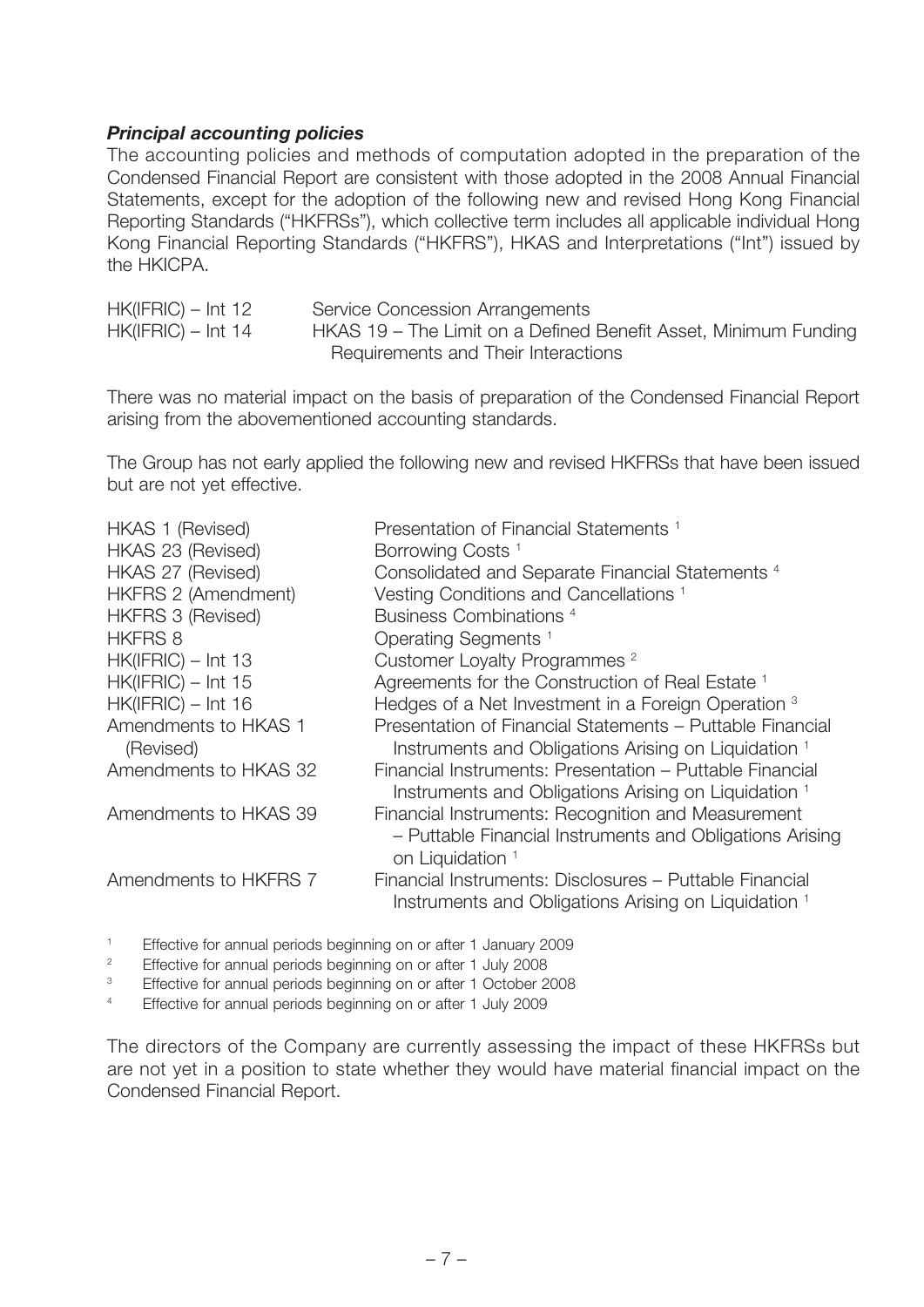### **3. SEGMENT INFORMATION**

### *(i) Primary reporting format – business segments*

The Group's operating businesses are structured and managed separately according to the nature of their operations and the products and services they provide. Each of the Group's business segments represents a strategic business unit that offers products and services which are subject to risks and returns that are different from those of the other business segments. Details of the business segments are summarised as follows:

- (a) the Property Assembly and Brokerage Business, details of which have been set out in note 1;
- (b) Trading of bags and accessories segment represents the selling of bags and accessories via retail shops, department store counters, overseas agents and distributors;
- (c) Trading of recycled computers segment (the "Recycled Computer Business"); and

|                                                         |                                | Six months ended 30 September                           |                          |                         |                                |                         |                                |                          |                                |                         |
|---------------------------------------------------------|--------------------------------|---------------------------------------------------------|--------------------------|-------------------------|--------------------------------|-------------------------|--------------------------------|--------------------------|--------------------------------|-------------------------|
|                                                         |                                | <b>Property Assembly</b><br>Recycled<br>Trading of bags |                          |                         |                                |                         |                                |                          |                                |                         |
|                                                         | and Brokerage Business         |                                                         | <b>Computer Business</b> |                         | and accessories                |                         | Corporate                      |                          | Total                          |                         |
|                                                         | 2008                           | 2007                                                    | 2008                     | 2007                    | 2008                           | 2007                    | 2008                           | 2007                     | 2008                           | 2007                    |
|                                                         | (Unaudited)<br><b>HK\$'000</b> | (Unaudited)<br>HK\$'000                                 | (Unaudited)<br>HK\$'000  | (Unaudited)<br>HK\$'000 | (Unaudited)<br><b>HK\$'000</b> | (Unaudited)<br>HK\$'000 | (Unaudited)<br><b>HK\$'000</b> | (Unaudited)<br>HK\$'000  | (Unaudited)<br><b>HK\$'000</b> | (Unaudited)<br>HK\$'000 |
| Segment revenue:<br>Turnover for external               |                                |                                                         |                          |                         |                                |                         |                                |                          |                                |                         |
| customers                                               | 30,044                         | 20,481                                                  | 7,353                    | 23,330                  | 2,956                          | 22,913                  |                                | $\overline{\phantom{0}}$ | 40,353                         | 66,724                  |
| Segment results                                         | 16,761                         | 13,727                                                  | (2,097)                  | 112                     | (79)                           | (107)                   | (2, 445)                       | -                        | 12,140                         | 13,732                  |
| Unallocated revenue<br>Unallocated cost                 |                                |                                                         |                          |                         |                                |                         |                                |                          | 1,799<br>(1, 432)              | 1,455<br>(1,083)        |
| Operating profit                                        |                                |                                                         |                          |                         |                                |                         |                                |                          | 12,507                         | 14,104                  |
| Finance costs                                           |                                |                                                         |                          |                         |                                |                         |                                |                          |                                | (5,056)                 |
| Profit before income tax<br>Income tax expense          |                                |                                                         |                          |                         |                                |                         |                                |                          | 12,507<br>(2,784)              | 9,048<br>(2,024)        |
| Profit attributable to equity<br>holders of the Company |                                |                                                         |                          |                         |                                |                         |                                |                          | 9,723                          | 7,024                   |

(d) the corporate segment represents investment holding.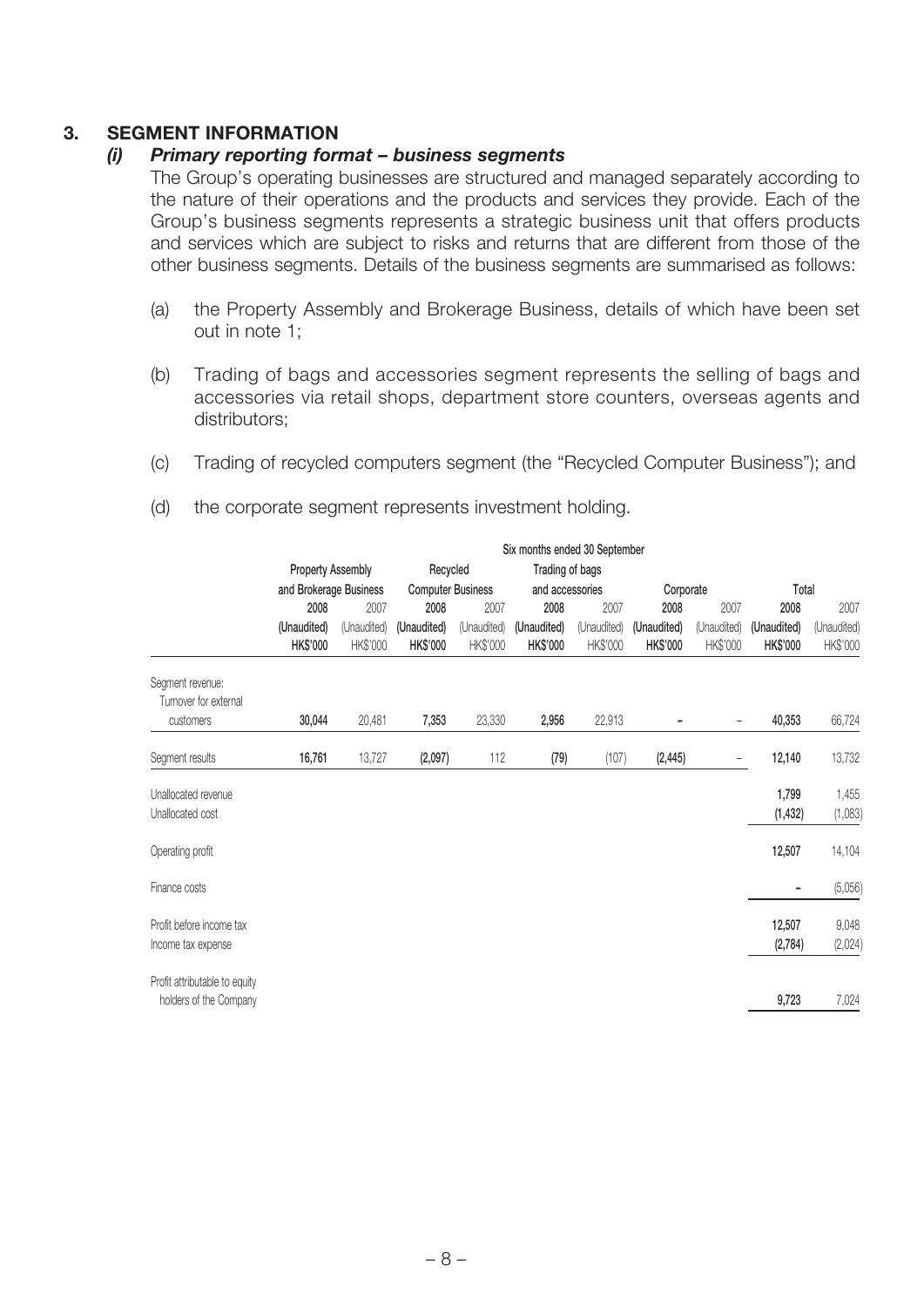### *(ii) Secondary reporting format – geographical segments*

The following table provides an analysis of the Group's sales by geographical market, irrespective of the origin of the goods and services.

Sales revenue by geographical markets:

|                     | Six months ended               |                         |  |
|---------------------|--------------------------------|-------------------------|--|
|                     | 30 September                   |                         |  |
|                     | 2008                           | 2007                    |  |
|                     | (Unaudited)<br><b>HK\$'000</b> | (Unaudited)<br>HK\$'000 |  |
| Hong Kong<br>Others | 40,353                         | 60,873<br>5,851         |  |
|                     | 40,353                         | 66,724                  |  |

### **4. REVENUE AND OTHER INCOME**

Revenue represents the net invoiced value of goods sold and net value of services rendered, after allowances for returns and trade discounts. All significant transactions amongst the companies comprising the Group have been eliminated on consolidation. Revenue recognised during the period is as follows:

|                                                                     | Six months ended<br>30 September       |                                 |                                        | Three months ended<br>30 September |
|---------------------------------------------------------------------|----------------------------------------|---------------------------------|----------------------------------------|------------------------------------|
|                                                                     | 2008<br>(Unaudited)<br><b>HK\$'000</b> | 2007<br>(Unaudited)<br>HK\$'000 | 2008<br>(Unaudited)<br><b>HK\$'000</b> | 2007<br>(Unaudited)<br>HK\$'000    |
| Revenue<br>Sales of goods<br>Commission income                      | 10,309<br>30,044                       | 46,243<br>20,481                | 4,734<br>14,622                        | 16,570<br>12,981                   |
|                                                                     | 40,353                                 | 66,724                          | 19,356                                 | 29,551                             |
| Other income<br>Interest income<br>Dividend income<br>Sundry income | 1,799<br>197<br>438                    | 1,503<br>322                    | 488<br>197<br>212                      | 1,448                              |
|                                                                     | 2,434                                  | 1,825                           | 897                                    | 1,448                              |
|                                                                     | 42,787                                 | 68,549                          | 20,253                                 | 30,999                             |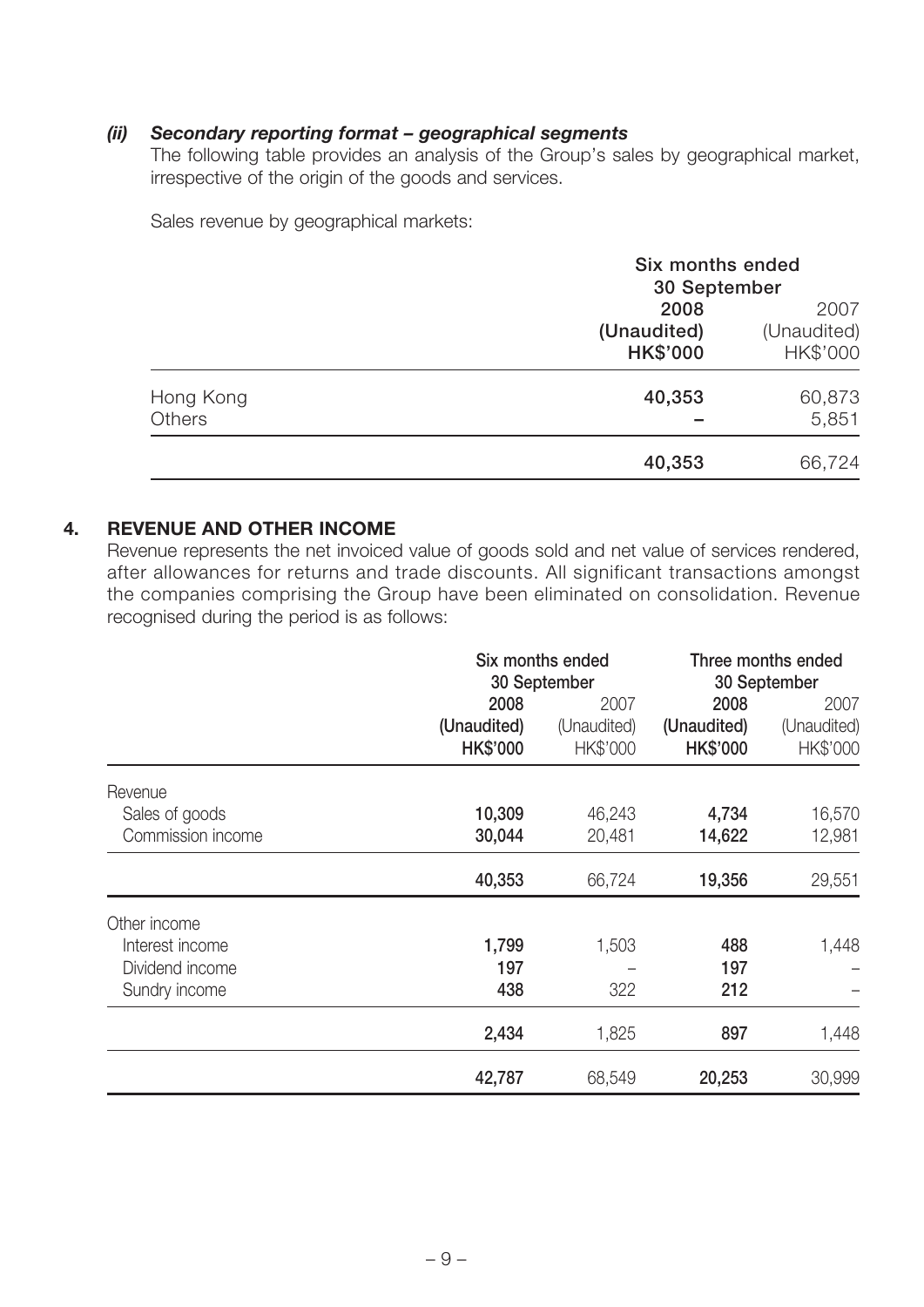### **5. PROFIT BEFORE INCOME TAX**

The Group's profit before income tax is arrived at after charging the following:

|                                                   |                 | Six months ended<br>30 September | Three months ended<br>30 September |             |  |      |
|---------------------------------------------------|-----------------|----------------------------------|------------------------------------|-------------|--|------|
|                                                   | 2008            | 2007                             |                                    | 2008        |  | 2007 |
|                                                   | (Unaudited)     | (Unaudited)                      | (Unaudited)                        | (Unaudited) |  |      |
|                                                   | <b>HK\$'000</b> | HK\$'000                         | <b>HK\$'000</b>                    | HK\$'000    |  |      |
| Fair value loss on financial assets at fair value |                 |                                  |                                    |             |  |      |
| through profit or loss                            | 2,874           |                                  | 3,519                              |             |  |      |
| Effective interest expense on convertible bonds   |                 | 2,586                            |                                    | 1,453       |  |      |
| Effective interest expense on promissory notes    |                 | 2,468                            |                                    | 1,868       |  |      |
| Interest on overdrafts and bank loans             |                 | 2                                |                                    | 2           |  |      |
| Depreciation                                      | 241             | 260                              | 125                                | 124         |  |      |

### **6. INCOME TAX EXPENSE**

Hong Kong profits tax has been provided at the rate of 16.5% (three and six months ended 30 September 2007: 17.5%) on the estimated assessable profit arising in Hong Kong for the current period. Taxes on profits assessable in other jurisdictions have been calculated at the rates of tax prevailing in the places in which the Group operates, based on existing legislation, interpretation and practices in respect thereof.

Deferred tax had not been provided for the Group because the Group had no significant temporary differences at the balance sheet date (30 September 2007: Nil).

### **7. DIVIDENDS**

The Board does not recommend the payment of an interim dividend for the six months ended 30 September 2008 (six months ended 30 September 2007: Nil).

### **8. EARNINGS PER SHARE**

The calculations of basic earnings per share for the three and six months ended 30 September 2008 are based on the unaudited consolidated net profit attributable to equity holders of the Company for the three and six months ended 30 September 2008 of approximately HK\$1,773,000 and HK\$9,723,000 respectively (three and six months ended 30 September 2007: HK\$3,680,000 and HK\$7,024,000 respectively) and on the weighted average number of 2,928,500,000 shares during the three and six months ended 30 September 2008 (three and six months ended 30 September 2007: 2,604,423,913 shares and 2,274,081,967 shares respectively).

Diluted earnings per share for the three and six months ended 30 September 2008 and the corresponding periods in 2007 are not disclosed as no dilutive events existed during those periods.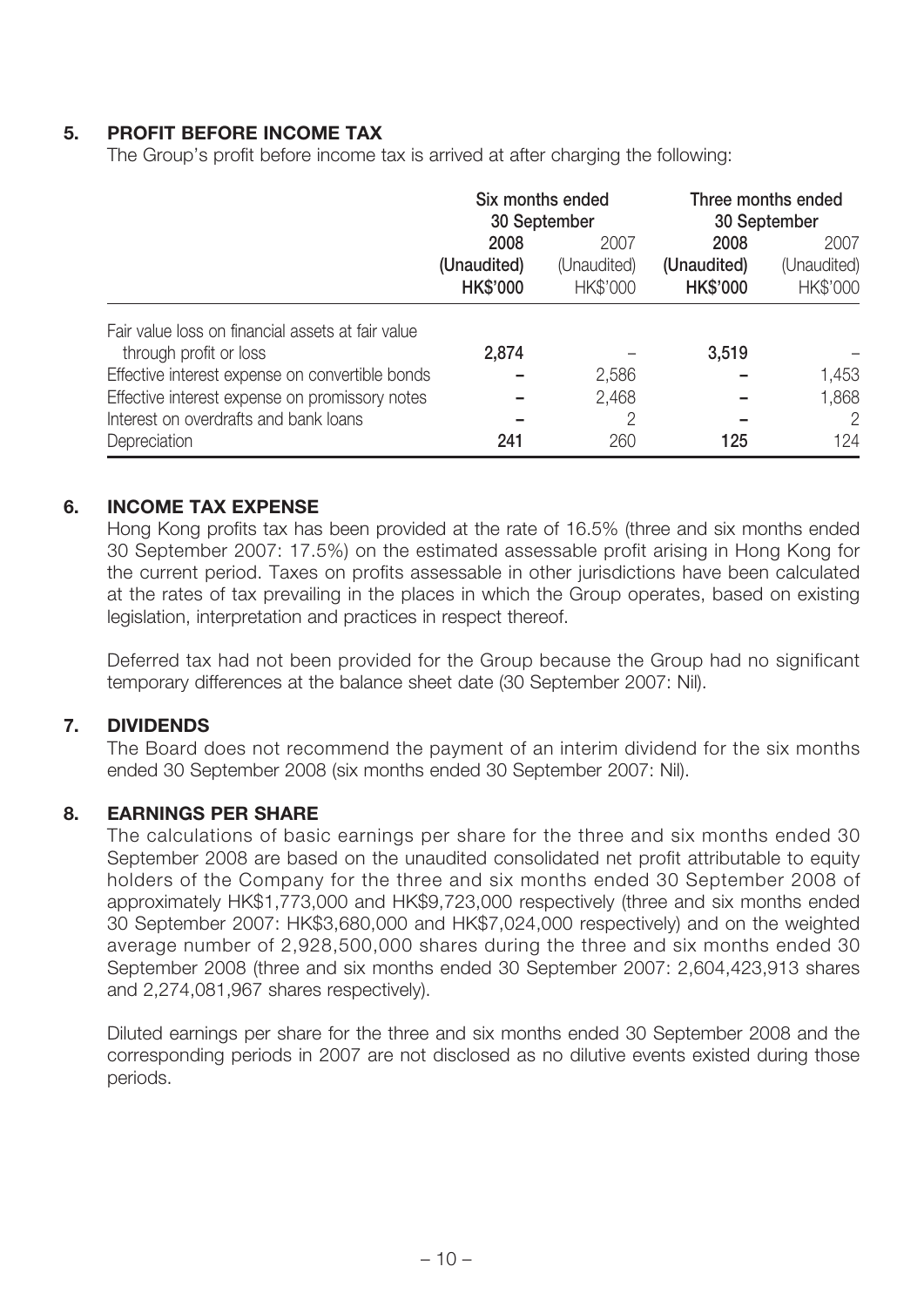### **9. GOODWILL**

Goodwill arose from the acquisition of Richfield Realty Limited ("Richfield Realty") and Maxitech System Company Limited in previous years. The net carrying amount of goodwill can be analysed as follows:

|                                                                                                                                                     | 30 September<br>2008<br>(Unaudited)<br><b>HK\$'000</b> | 31 March<br>2008<br>(Audited)<br>HK\$'000 |
|-----------------------------------------------------------------------------------------------------------------------------------------------------|--------------------------------------------------------|-------------------------------------------|
| Net carrying amount at 1 April<br>Arising from the acquisition of a subsidiary<br>Adjustment on purchase consideration<br>(note)<br>Impairment loss | 156,200<br>(8, 567)                                    | 3,555<br>156,200<br>(3, 555)              |
| Net carrying amount at the end of period/year                                                                                                       | 147,633                                                | 156,200                                   |

Goodwill is allocated to the Group's cash-generating units identified according to the business segment as follows:

|                                                                                          |        | 30 September<br>2008<br>(Unaudited)<br><b>HK\$'000</b> | 31 March<br>2008<br>(Audited)<br>HK\$'000 |
|------------------------------------------------------------------------------------------|--------|--------------------------------------------------------|-------------------------------------------|
| The Property Assembly and Brokerage<br><b>Business</b><br>The Recycled Computer Business | (note) | 147,633                                                | 156,200                                   |
|                                                                                          |        | 147,633                                                | 156,200                                   |

Note: As described in the Company's circular dated 10 May 2007, the purchase consideration is contingent on the results of Richfield Realty. Details of the purchase consideration have been set out in the Company's 2008 Annual Financial Statements. Based on the audited results of Richfield Realty for the year ended 28 May 2008, a further compensation of HK\$8,567,000 is repayable by the vendor. Consequently, the fair value of the purchase consideration is restated and goodwill arsing from the acquisition of Richfield Realty is adjusted accordingly.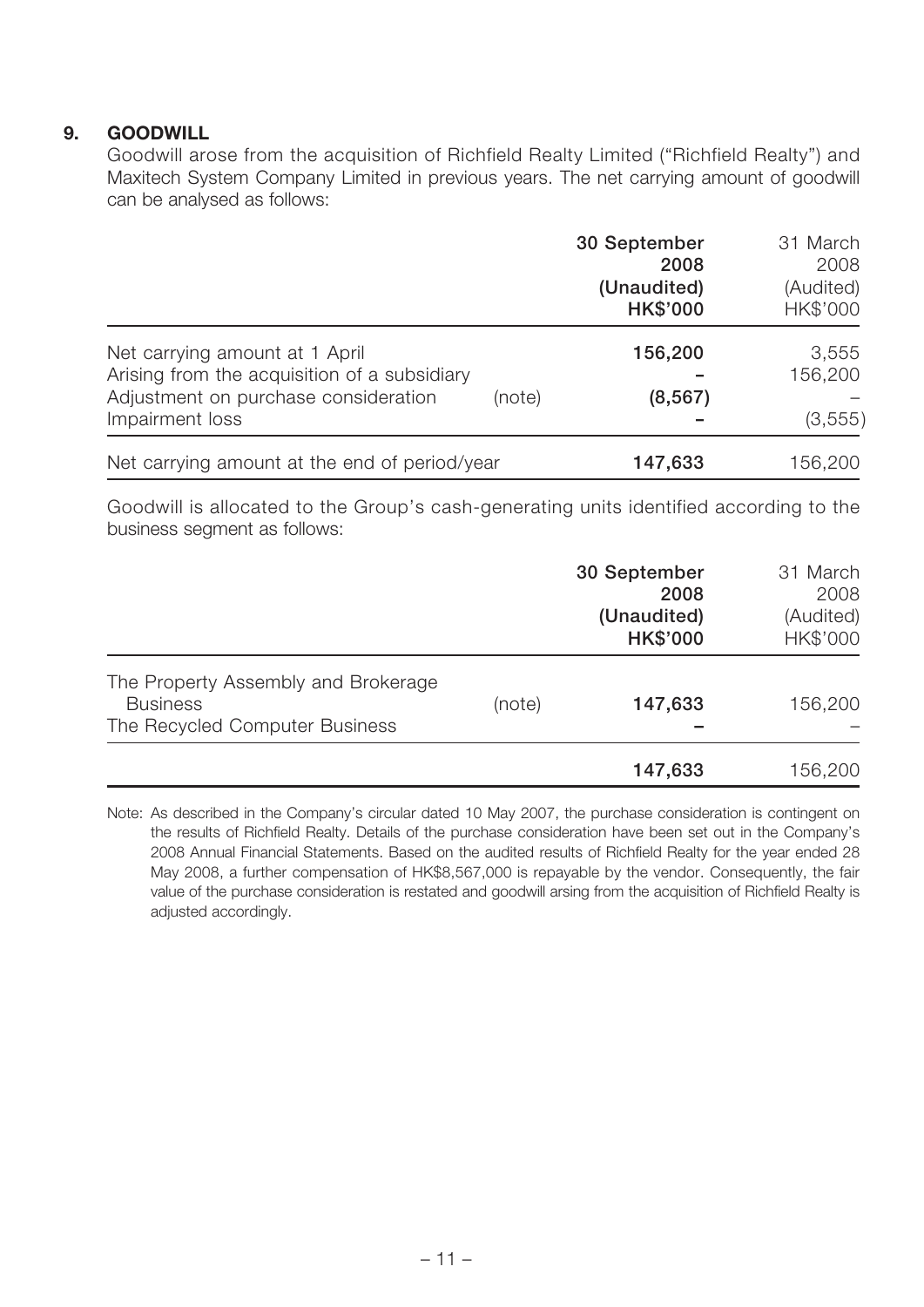### **10. LONG TERM FINANCIAL INSTRUMENTS/AMOUNT DUE FROM A SHAREHOLDER**

The amount due from a shareholder as at 31 March 2008 arose from the shortfall of the results of a subsidiary over its guaranteed results and was unsecured, interest free and repayable on demand. Details of the balance have been set out in the Company's 2008 Annual Financial Statements.

Pursuant to the settlement agreement and supplemental agreement entered into between the shareholder and the Company on 12 June 2008 and 17 July 2008 respectively and the approval of the independent shareholders passed at the extraordinary general meeting held on 25 August 2008, the repayment for this balance is compensated by a new guaranteed profit of Richfield Realty. Under the new guaranteed profit, the shareholder has irrevocably warranted and guaranteed to the Group that the new guaranteed profit of Richfield Realty for the 36-month period commencing from 1 July 2008 shall be no less than HK\$345,949,000. This amount is determined based on 3.98 times of the difference between the previous guarantee profit of HK\$150,000,000 and the actual profit of Richfield Realty for the year ended 28 May 2008 and deduction of the face value of the promissory note of HK\$120,000,000 and multiple of 6%. As a result, this amount is transferred from the amount due from a shareholder to long term financial instruments from 1 July 2008, based on the new settlement arrangement.

Details of the settlement agreement and supplemental agreement have been set out in the Company's announcement dated 13 June 2008 and 28 July 2008.

### **11. TRADE RECEIVABLES**

For the trading of bags and accessories and the Recycled Computer Business, the Group's trading terms with its trade customers are mainly on credit, which generally have credit terms of up to 90 days (year ended 31 March 2008: 90 days). For the Property Assembly and Brokerage Business, the Group generally allows a credit period from 1 month to 3 years to its customers, in accordance with the terms of the mutual agreements after individual negotiations. The Group seeks to maintain strict control over its outstanding receivables to minimise credit risk. Overdue balances are reviewed regularly by senior management.

Ageing analysis of the Group's trade receivables as at the balance sheet dates based on the invoice dates is as follows:

|                               | 30 September<br>2008<br>(Unaudited)<br><b>HK\$'000</b> | 31 March<br>2008<br>(Audited)<br>HK\$'000 |
|-------------------------------|--------------------------------------------------------|-------------------------------------------|
| Within 90 days<br>91-180 days | 15,969<br>562                                          | 39,108<br>278                             |
| 181-365 days                  | 4,604                                                  | 673                                       |
|                               | 21,135                                                 | 40,059                                    |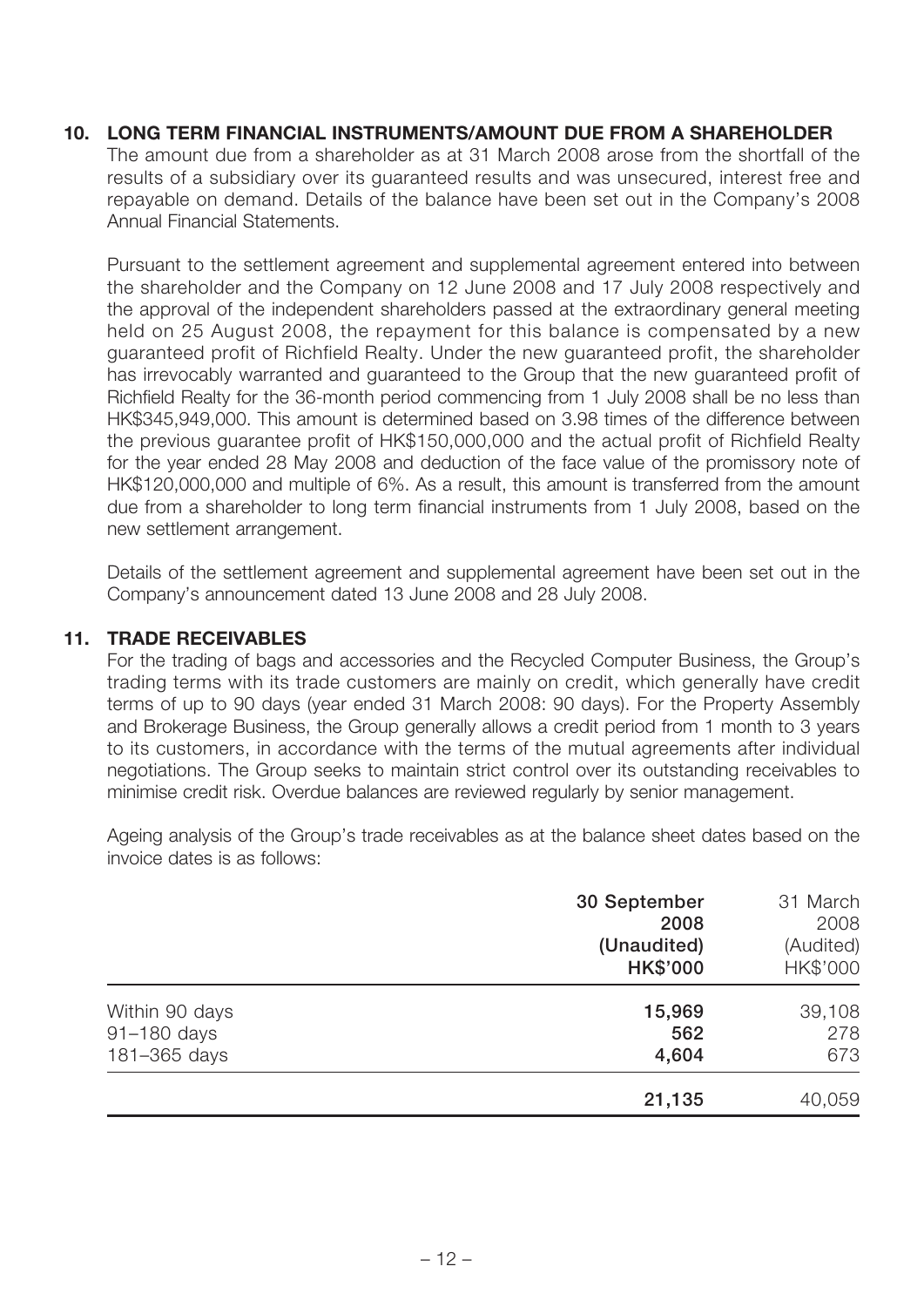### **12. TRADE PAYABLES**

Ageing analysis of the Group's trade payables as at the balance sheet dates based on the invoice dates is as follows:

|                | 30 September<br>2008<br>(Unaudited)<br><b>HK\$'000</b> | 31 March<br>2008<br>(Audited)<br>HK\$'000 |
|----------------|--------------------------------------------------------|-------------------------------------------|
| Within 90 days | 1,515                                                  | 15,317                                    |
| 91-180 days    | 4                                                      | 600                                       |
| 181-365 days   | 414                                                    |                                           |
| Over 1 year    | 287                                                    | 473                                       |
|                | 2,220                                                  | 16,390                                    |

### **13. SHARE CAPITAL**

|                                                                      | Number of shares | (Unaudited)<br><b>HK\$'000</b> |
|----------------------------------------------------------------------|------------------|--------------------------------|
| <b>Authorised</b><br>10,000,000,000 ordinary shares of HK\$0.01 each | 10,000,000,000   | 100,000                        |
| Issued and fully paid<br>At 1 April 2008 and 30 September 2008       | 2,928,500,000    | 29,285                         |

The Company has a share option scheme for the directors and eligible employees and consultants of the Group. There were no outstanding share options at the beginning and end of the period.

During the period, no share options were granted and exercised.

#### **14. RELATED PARTY TRANSACTIONS**

The Group had the following material transactions with its related parties during the period and the balances with the related parties at the end of the periods:

|                                                                                       | Six months ended<br>30 September       |                                 |
|---------------------------------------------------------------------------------------|----------------------------------------|---------------------------------|
|                                                                                       | 2008<br>(Unaudited)<br><b>HK\$'000</b> | 2007<br>(Unaudited)<br>HK\$'000 |
| Operating lease rental expenses in respect of<br>office premises to a related company | 462                                    | 260                             |

The Group entered into two lease agreements with a related company, in which a director of a subsidiary of the Group has beneficial interests, on terms mutually agreed by both parties.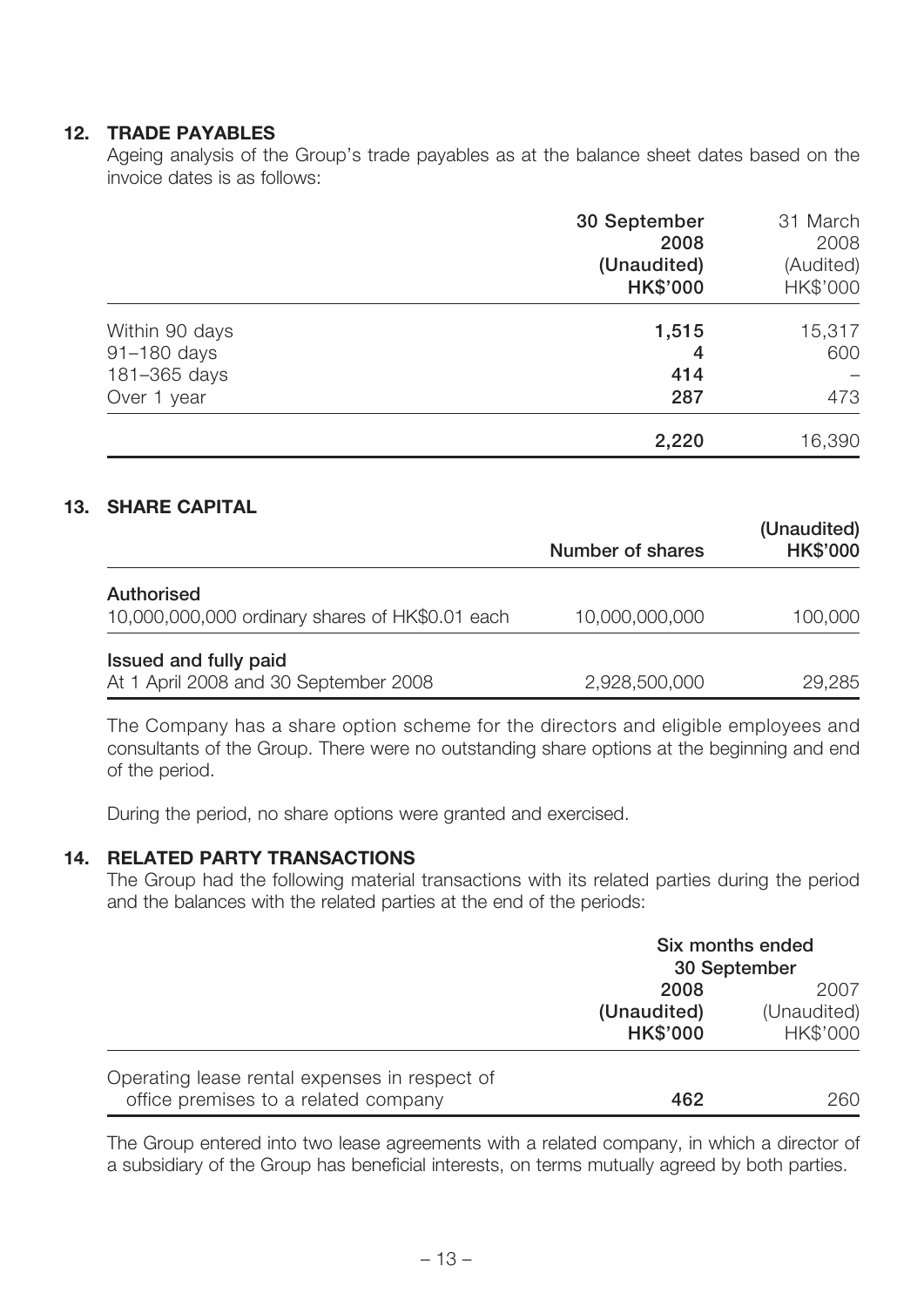# **MANAGEMENT DISCUSSION AND ANALYSIS**

The Group is principally engaged in the provision of property brokerage services, carrying out schemes for property consolidation, assembly and redevelopment, property trading in Hong Kong, trading of recycled computers and trading of bags and accessories.

The Group is also currently engaged in property assembly schemes for approximately 67 redevelopment projects in Hong Kong. Those engaged projects are all residential and commercial properties which are located in Hong Kong Island and Kowloon.

The bags sold by the Group consist principally of business bags, sports bags, backpacks, handbags and wallets. The accessories sold by the Group include belts, watches, spectacles and umbrellas. The trading of recycled computers by the Group includes PCs, laptops and computer parts (such as RAM modules, LCD panels, hard disks, DVD-ROMs, plastic covers, and keyboards etc.).

# **FINANCIAL REVIEW**

## **RESULTS**

During the six months ended 30 September 2008, the Group recorded a turnover of approximately HK\$40,353,000, representing a decrease of approximately 39.5% compared with the corresponding period last year of approximately HK\$66,724,000. The decrease in turnover was mainly attributed to the decrease in turnover of the business of trading of recycled computers and trading of bags and accessories. In respect of the business of property assembly and brokerage, it contributes approximately HK\$30,044,000 to the turnover of the Group for the period and this represents an increase of approximately 46.7% compared with the corresponding period last year of approximately HK\$20,481,000.

Profit before income tax of the Group for the six months ended 30 September 2008 was approximately HK\$12,507,000, representing an increase of approximately 38.2% when compared with the corresponding period last year of approximately HK\$9,048,000. As a result of the improvement in this business segment for the period, profit attributable to equity holders for the period was increased to approximately HK\$9,723,000 compared with that of approximately HK\$7,024,000 for the corresponding period last year.

### **LIQUIDITY, FINANCIAL RESOURCES AND CAPITAL STRUCTURE**

During the six months ended 30 September 2008, the Group mainly financed its operations with its own working capital.

As at 30 September 2008, the Group had net current assets of approximately HK\$269,541,000 (31 March 2008: approximately HK\$623,978,000) including bank and cash balances of approximately HK\$157,401,000. As at 31 March 2008, bank and cash balances were approximately HK\$245,107,000.

As at 30 September 2008, the Group had no secured loans (31 March 2008: Nil).

As at 30 September 2008, the gearing ratio (defined as the ratio between total bank borrowings and total assets) was zero (31 March 2008: zero), since the Group has no bank borrowings.

There is no material change in capital structure of the Company during the six months ended 30 September 2008.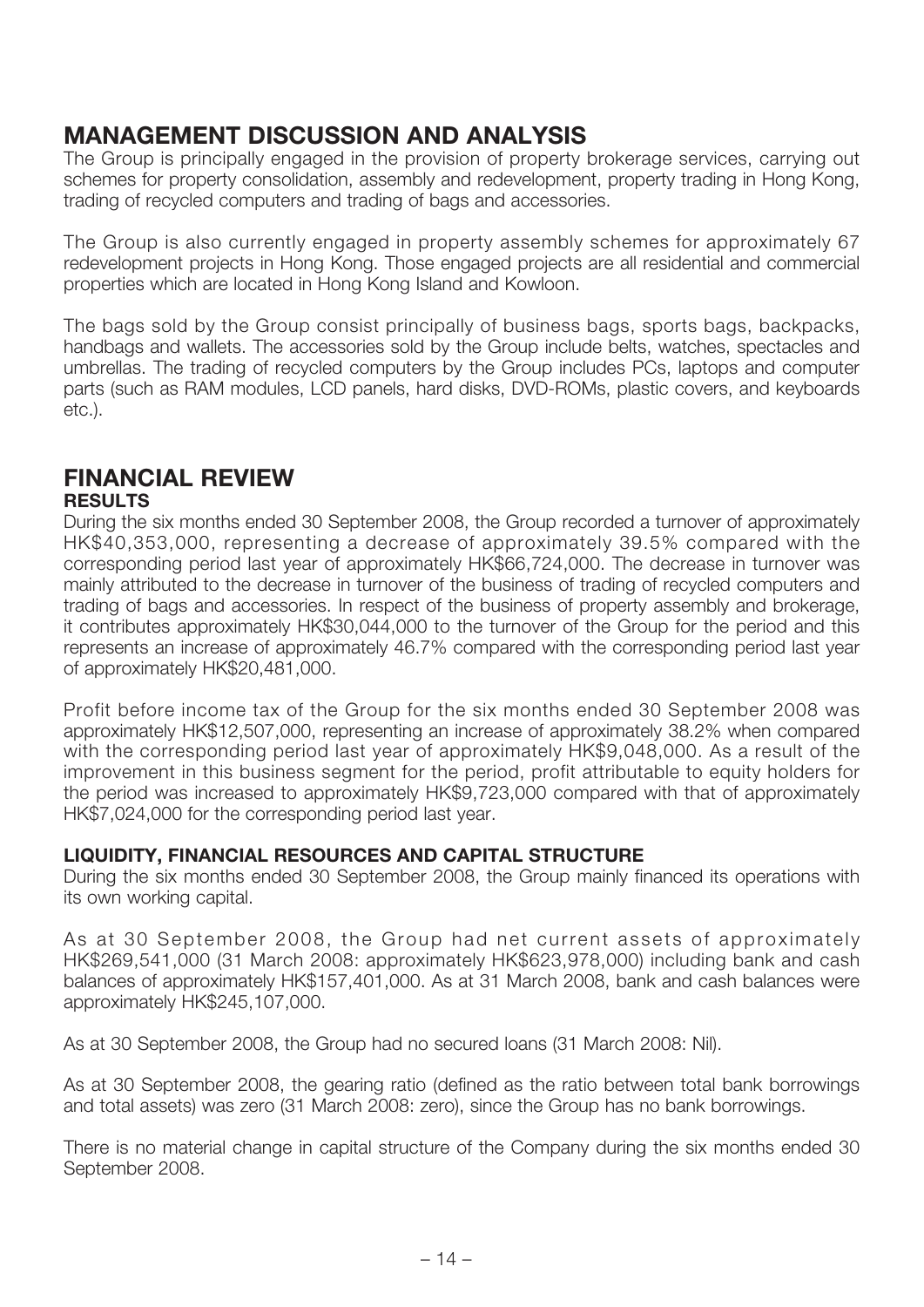### **SIGNIFICANT INVESTMENT HELD, MATERIAL ACQUISITIONS OR DISPOSALS OF SUBSIDIARIES AND AFFILIATED COMPANIES, AND FUTURE PLANS FOR MATERIAL INVESTMENTS OR CAPITAL ASSETS**

Save for those disclosed in this interim results announcement, there were no significant investment held, material acquisitions or disposals of subsidiaries and affiliated companies during the six months ended 30 September 2008 and there is no plan for material investments or capital assets as at the date of this interim results announcement.

### **CONTINGENT LIABILITIES**

The Group had no material contingent liabilities as at 30 September 2008.

### **LEASE AND CONTRACTED COMMITMENTS**

The Group leases certain of its office premises and warehouses under non-cancellable operating lease arrangements with lease terms ranging from one to three years.

At 30 September 2008, the Group had total future minimum lease payments in respect of noncancellable operating leases falling due as follows:

|                                         | 30 September<br>2008<br>(Unaudited)<br><b>HK\$'000</b> | 31 March<br>2008<br>(Audited)<br>HK\$'000 |
|-----------------------------------------|--------------------------------------------------------|-------------------------------------------|
| Land and buildings expiring:            |                                                        |                                           |
| Within one year                         | 682                                                    | 719                                       |
| In the second to fifth years, inclusive | 225                                                    | 161                                       |
|                                         | 907                                                    | 880                                       |

Save for the above commitment, as at 30 September 2008, neither the Group nor the Company had any other significant commitments.

### **FOREIGN EXCHANGE EXPOSURE**

The Group's income and expenditure during the six months ended 30 September 2008 were denominated in United States dollars ("US\$"), HK dollars ("HK\$") and Renminbi ("RMB"), and most of the assets and liabilities as at 30 September 2008 were denominated in HK\$ and RMB. Accordingly, the Board is of the view that, to certain extent, the Group is exposed to foreign currency exchange risk. For the US\$ foreign exchange exposure, the Board believes the exposure is small as the exchange rate of US\$ to HK\$ is comparatively stable. However, the Group is exposed to RMB foreign exchange exposure and fluctuation of exchange rates of RMB against HK\$ could affect the Group's results of operations. During the period under review, no hedging transaction or arrangement was made.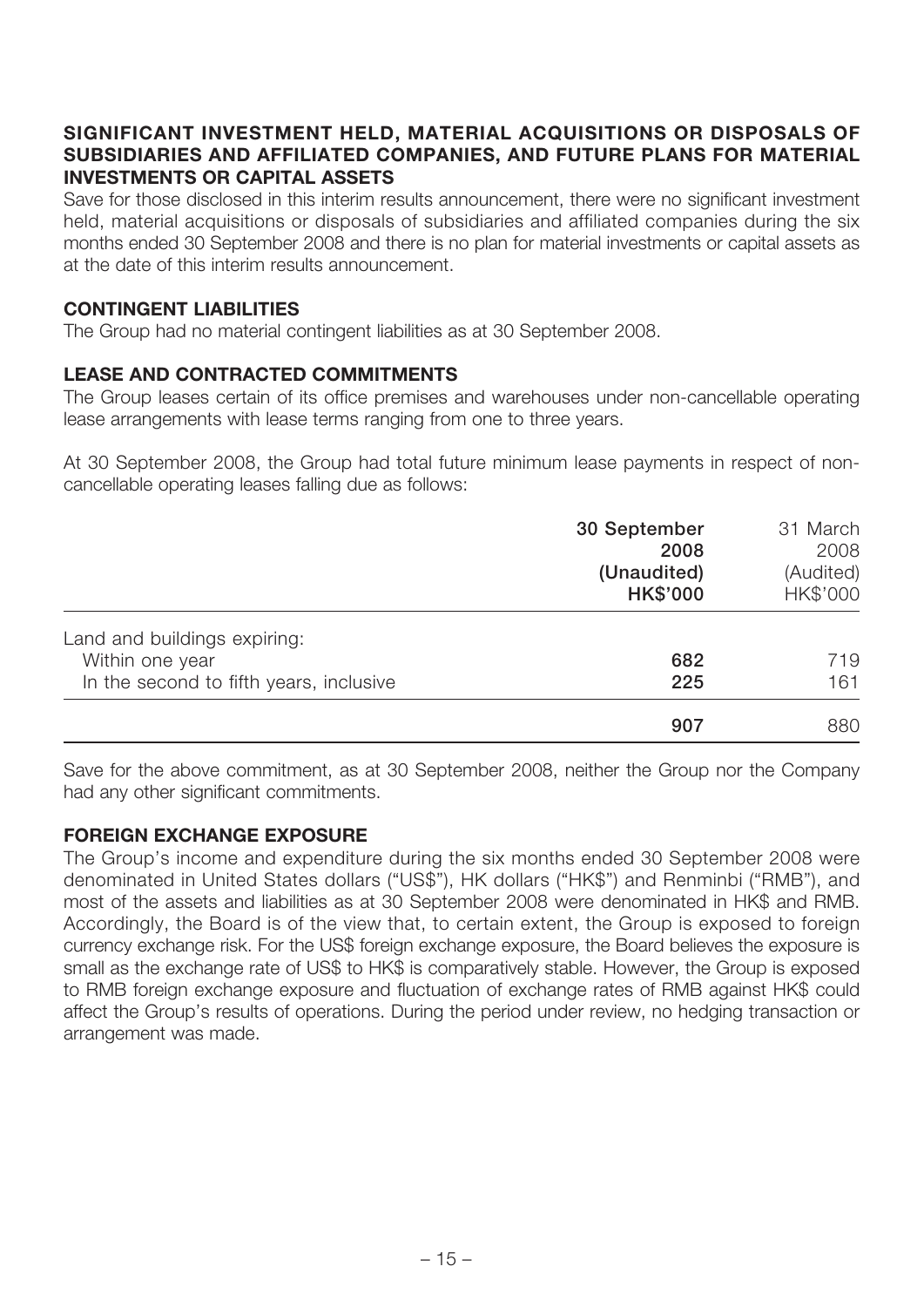### **TREASURY POLICIES**

The Group adopts a conservative approach towards its treasury policies. The Group strives to reduce exposure to credit risk by performing ongoing credit evaluations of the financial conditions of its customers. To manage liquidity risk, the Board closely monitors the Group's liquidity position to ensure that the liquidity structure of the Group's assets, liabilities and commitments can meet its funding requirements.

### **SEGMENT INFORMATION**

#### *Business segments*

#### Property assembly and brokerage

Property assembly and brokerage comprised of provision of property brokerage services, carrying out schemes for property consolidation, assembly and redevelopment and property trading. Property assembly and brokerage represents approximately 74.5% of the total turnover which amounts to approximately HK\$30,044,000 (six months ended 30 September 2007: approximately 20,481,000).

### Trading of recycled computer

Trading of recycled computer comprised of trading and distribution of recycled computers and related accessories. Trading of recycled computers represents approximately 18.2% of the total turnover which amounts to approximately HK\$7,353,000 (six months ended 30 September 2007: approximately HK\$23,330,000).

### Trading of bags and accessories

Trading of bags and accessories comprised of retail sales and wholesale to agents and distributors. Trading of bags and accessories represents approximately 7.3% of the total turnover which amounts to approximately HK\$2,956,000 (six months ended 30 September 2007: approximately HK\$22,913,000).

### Geographical segments

For the six months ended 30 September 2008, the whole turnover of approximately HK\$40,353,000 was for Hong Kong and it was decreased significantly by approximately 39.5% as compared to the total turnover of previous corresponding period of HK\$66,724,000. The decrease was mainly attributed to the decrease in turnover from the trading of recycled computers and trading of bags and accessories.

Please refer to note 3 to the unaudited condensed consolidated financial statements of this interim results announcement for details on business and geographical segments.

### **EMPLOYEES AND REMUNERATION POLICIES**

As at 30 September 2008, the Group had 97 (31 March 2008: 101) employees, including directors of the Company. Total staff costs (including directors' emoluments) were approximately HK\$6,813,000 for the six months ended 30 September 2008 as compared to approximately HK\$5,600,000 for the six months ended 30 September 2007. Remuneration is determined with reference to market terms and the performance, qualification and experience of individual employee. Year-end bonus based on individual performance will be paid to employees as recognition of and reward for their contributions. Other benefits include contributions to statutory mandatory provident fund scheme to its employees in Hong Kong and share option scheme.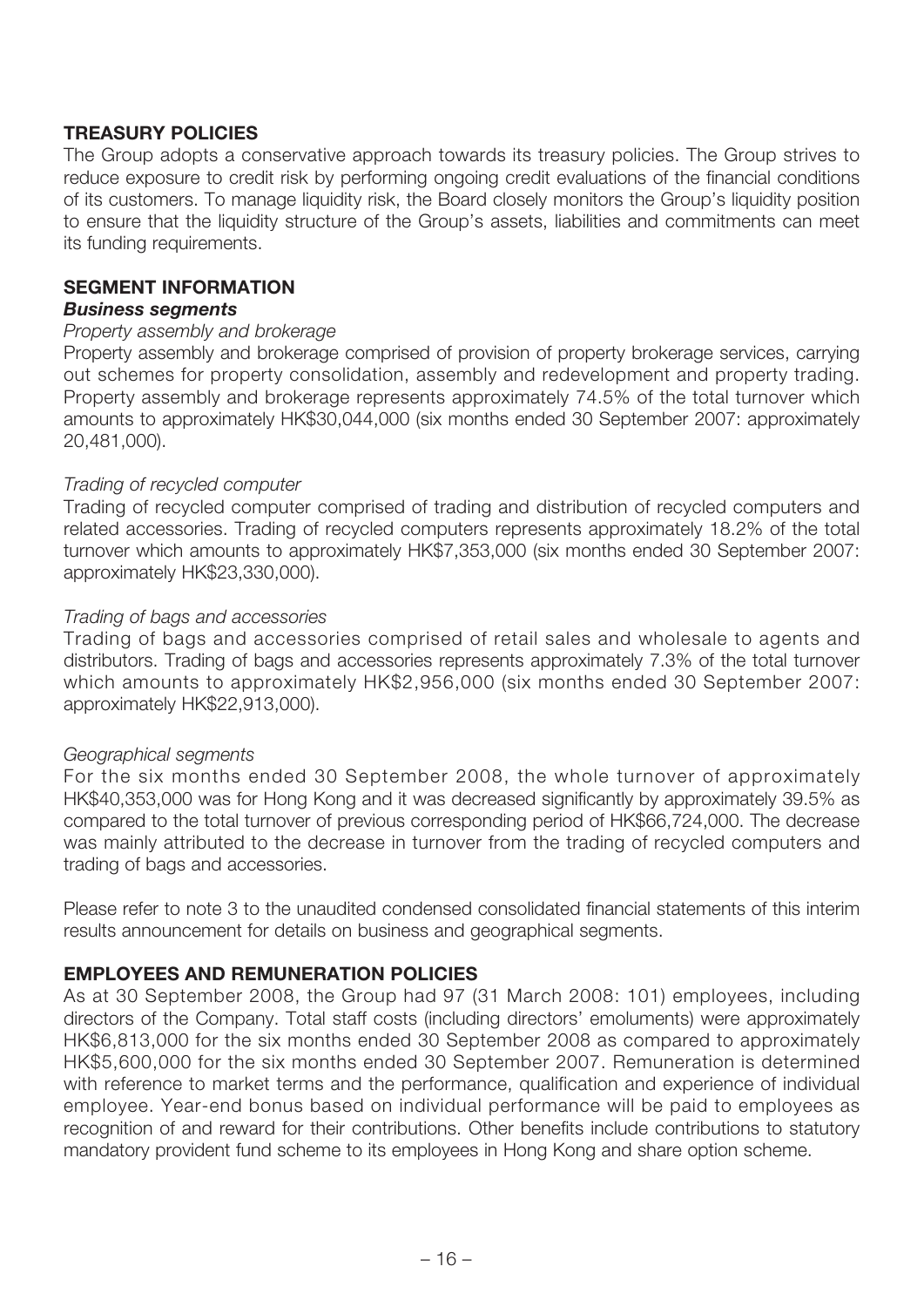# **BUSINESS REVIEW**

During the six months ended 30 September 2008, in view of the stability of the local economy and property market, the Group continued to expand its core business, the provision of property assembly, brokerage and trading. Turnover from the property assembly and brokerage business for the six months ended 30 September 2008 was approximately HK\$30,044,000, representing an increase of approximately 46.7% (six months ended 30 September 2007: approximately HK\$20,481,000). Operating profit was approximately HK\$16,761,000 which accounted for approximately 158% to the Group's operating profit for the six months ended 30 September 2008.

During the period under review, the Group has completed 6 major assembly projects, which are mainly located in the densely populated areas in Hong Kong Island and Kowloon, such as Causeway Bay, Western District, Sham Shui Po, etc., with the total contract sum and the total gross profit of approximately HK\$358,850,000 and HK\$20,000,000 respectively.

As at 30 September 2008, the Group had approximately 67 property assembly projects in progress with a total site area of approximately 489,600 square feet. Among those projects in progress, approximately 34 projects are located in Hong Kong Island, mainly in the Mid-Levels, Sheung Wan, Causeway Bay, Western District, Shau Kei Wan and Quarry Bay. Approximately 33 projects are located in Kowloon, mainly in Sham Shui Po, Mong Kok, Ho Man Tin and To Kwa Wan.

The business of trading of recycled computers contributed approximately HK\$7,353,000 to the Group's turnover for the six months ended 30 September 2008, representing approximately 18.2% of the Group's turnover for the reporting period and a substantial decrease compared with the corresponding period last year (six months ended 30 September 2007: approximately HK\$23,330,000). An operating loss of approximately HK\$2,097,000 was recorded for the reporting period. The operating loss and the decrease in turnover for the six months ended 30 September 2008 were mainly caused by the fierce competitions in Hong Kong and China markets and the rising operating costs. In addition, the demand of recycled computers continued to shrink as the price difference between new and recycled computers was reducing.

The trading business of bags and accessories recorded a turnover and operating loss of approximately HK\$2,956,000 and approximately HK\$79,000 respectively for the six months ended 30 September 2008, which represented a substantial decrease compared with the corresponding period last year. The decrease in turnover and operating loss was mainly due to the adverse market condition as a result of market slowdown and keen competitions in the global market and drastic increase in operating costs.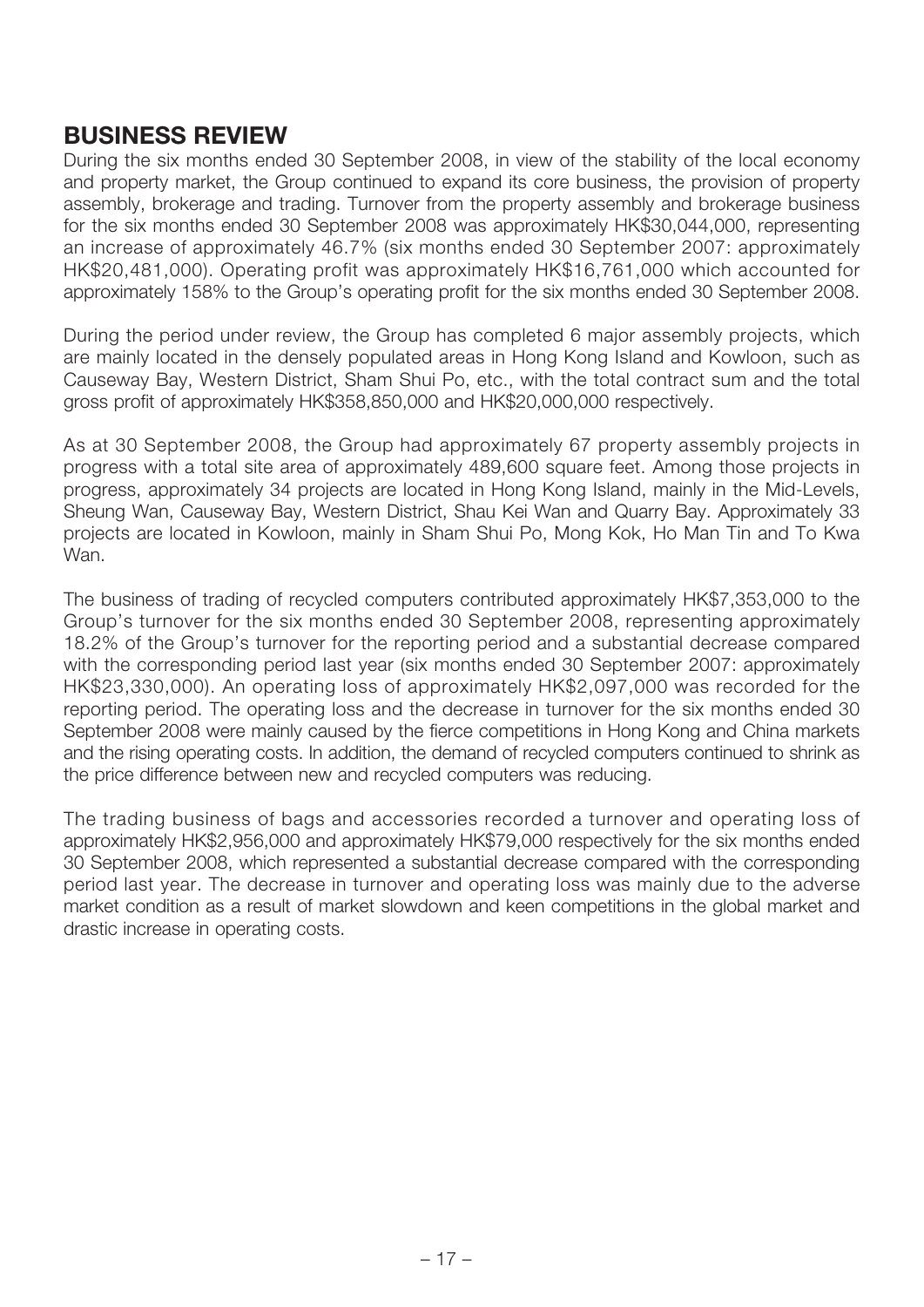# **PROSPECTS**

There has been an obvious slowdown in the global economy after a series of financial crisis of major investment and commercial banks in the United States and Europe. Both stock and the property prices have decreased dramatically due to the lack of confidence of investors following different economic concerns and tightened credit market. Property prices have so far dropped by about 8 per cent on average from a peak reached in the first quarter of the year, and it is expected values could continue to fall in the foreseeable future before the prices become stable.

However, despite of a decline in property prices and transactions, the outlook on Hong Kong property market remains optimistic because of the close links with the fast-growing Mainland economy and other emerging Asian economics and the continuous limited supply of land in urban districts of Hong Kong. The tightening of government regulations on building height restriction and the excessive costs on maintenance of the aged building has created burden on owners of the aged properties but benefited the Group as a whole. Those changes, together with the lower property prices, would lower the cost of property assembly and speed up the process of property redevelopments. The proposed regulatory change on the percentage of ownership for compulsory sale for redevelopment will also bring a much favorable environment for the Group's core business.

In the short run, the poor market sentiment as a result of financial crisis will inevitably affect the Group's core business of property brokerage and assembly. The tightening of credit market causes developers to act with more prudence since they are more difficult in getting finance for their development project. The progress of most property development projects has also been delayed. The performance of the Group in the near term will be affected to a certain extent. However, the Group remains optimistic in property brokerage and assembly business in the long run because of the limited supply of land in urban districts and the favourable political environment in Hong Kong. The Group will take this opportunity to search for new potential property assembly projects for the future.

The trading businesses of bags and accessories and recycled computers are expected to suffer more during the economy downturn due to the adverse market conditions and keen market competitions in both retail and wholesale markets. Turnover and profitability of both businesses have been decreased significantly over the past year. In order to minimize the loss, the Group has restrained from making further investments and has tightened control over the cash flow for both businesses. The Group would also consider discontinuing the businesses if the operating loss continues in the forthcoming future.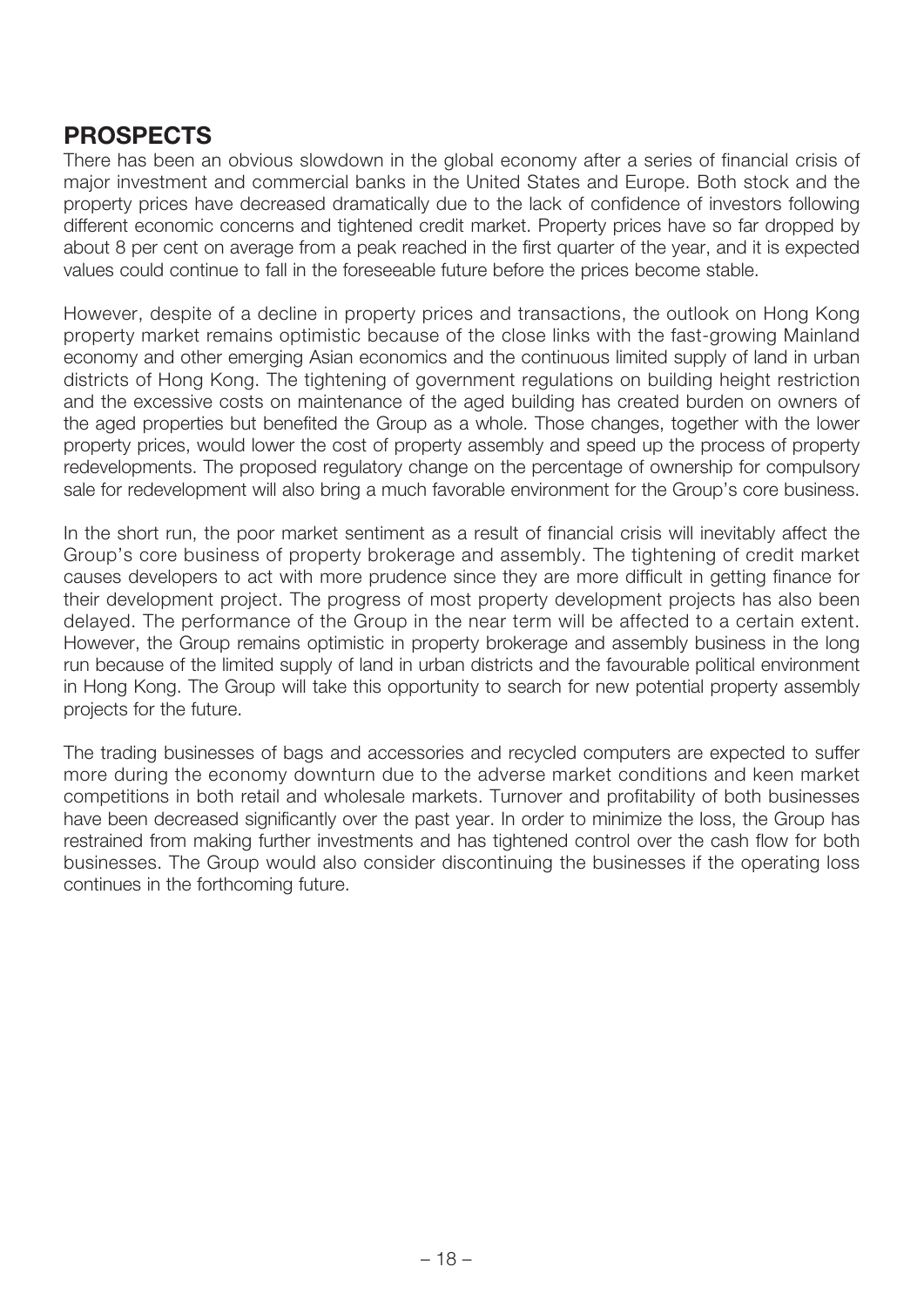# **CONNECTED TRANSACTION**

Pursuant to the sales and purchase agreement dated 10 April 2007 for the acquisition (the "Acquisition") of Richfield Realty Limited ("Richfield Realty"), both Richfield (Holdings) Limited, as the vendor of the Acquisition, and Mr. Au Wing Wah, as the guarantor of the Acquisition were guaranteed that the audited net profit before payment of the bonus payable to the management of Richfield Realty and after tax and any extraordinary or exceptional items of Richfield Realty for the year ended 28 May 2008 (the "Guaranteed Period") should not be less than HK\$150,000,000 (the "Guaranteed Profit").

However, according to the audited financial statements of Richfield Realty, the Guaranteed Profit cannot be met. Having considered the prospects of the business of the property assembly and brokerage and the potential of Richfield Realty, an agreement (the "Settlement Agreement") as supplemented by a supplemental agreement dated 17 July 2008 (the "Supplemental Agreement") were entered into on 12 June 2008 which, among the other things, was proposed to extend the time for fulfillment of an agreed guaranteed profit of approximately HK\$345,949,000.

On 18 July 2008, the Company subsequently announced that the financial year end of the Company has been changed from 31 March to 30 June commencing from the financial year of 2008/2009. Having considered the change of financial year end date of the Company, the vendor, the purchaser and Mr. Au entered into the Supplemental Agreement in respect of the amendments of certain terms of the Settlement Agreement on 17 July 2008.

At the EGM held on 25 August 2008, the resolution in respect of the approval of the Settlement Agreement as supplemented by the Supplemental Agreement and the transactions contemplated thereunder was duly passed as ordinary resolution by poll as it was demanded by the Chairman of the meeting for voting.

Save as disclosed above, there were no significant connected party transactions entered into by the Group for the six months ended 30 September 2008.

# **SHARE OPTIONS**

During the six months ended 30 September 2008, no share option was granted, exercised or lapsed under the share option scheme adopted on 21 May 2002.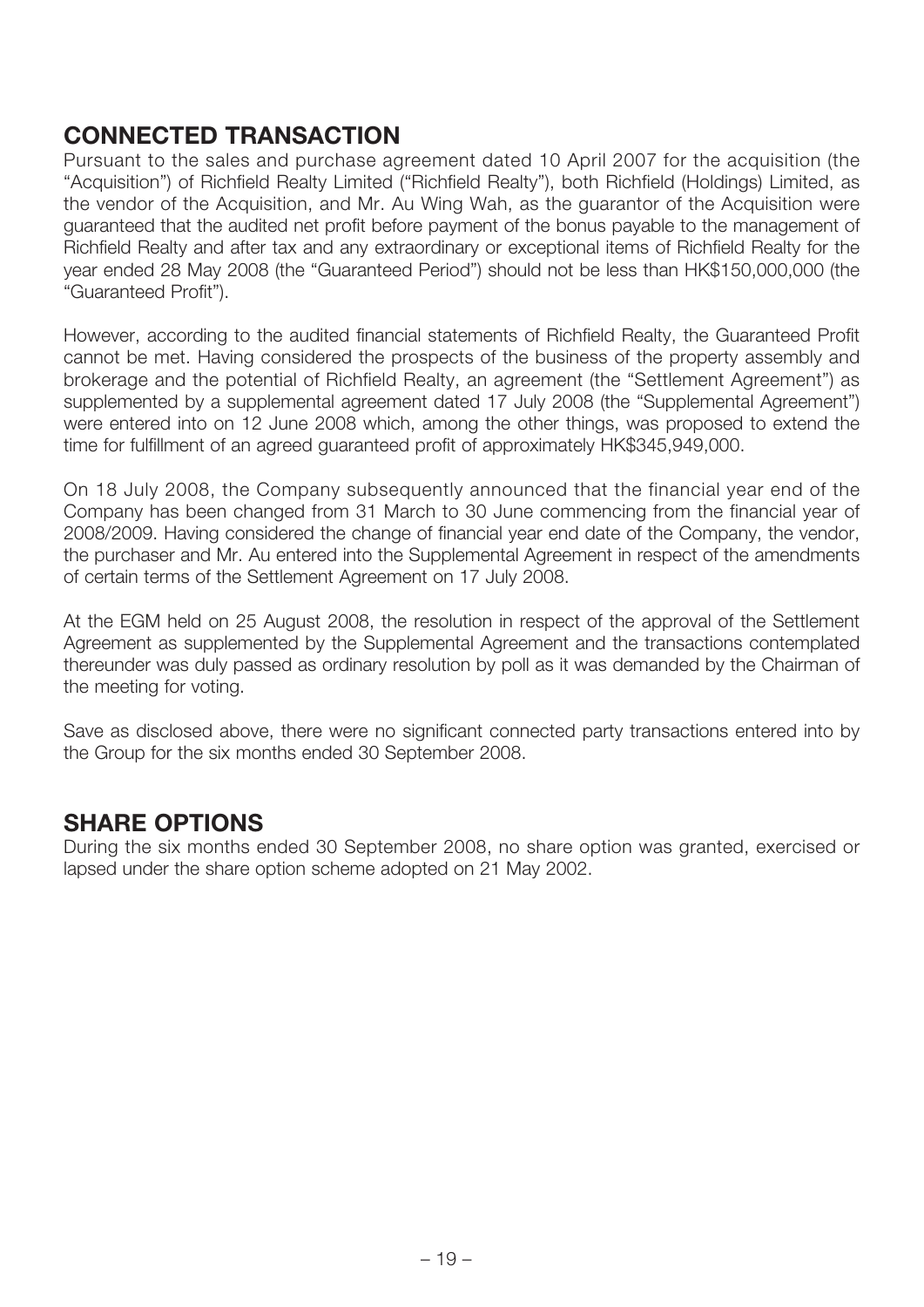# **DIRECTORS' AND CHIEF EXECUTIVES' INTERESTS AND SHORT POSITIONS IN THE SHARES, UNDERLYING SHARES AND DEBENTURES OF THE COMPANY OR ANY ASSOCIATED CORPORATION**

As at 30 September 2008, the interests and short positions of the directors and chief executives of the Company in the shares, underlying shares and debentures of the Company or any of its associated corporations (within the meaning of Part XV of the Securities and Futures Ordinance (Cap. 571, Laws of Hong Kong) ("SFO")) which were required to be notified to the Company and the Stock Exchange pursuant to Divisions 7 and 8 of Part XV of the SFO (including interests or short positions which they were taken or deemed to have under such provisions of the SFO) or as recorded in the register required to be kept by the Company under Section 352 of the SFO or otherwise notified to the Company and the Stock Exchange pursuant to the required standards of dealings by directors as referred to in Rules 5.46 of the GEM Listing Rules, were as follows:

|                                          | <b>Number of Shares</b> |                       |               | Approximate                   |
|------------------------------------------|-------------------------|-----------------------|---------------|-------------------------------|
| <b>Director</b>                          | Personal<br>interest    | Corporate<br>interest | Total         | percentage of<br>shareholding |
| Mr. Pong Wai San,<br>Wilson ("Mr. Pong") | 352,176,000             | 936,794,000<br>(Note) | 1,288,970,000 | 44.01%                        |

Note: These shares are beneficially owned by Virtue Partner Group Limited, a company wholly owned by Mr. Pong.

All the interests disclosed above represent long position in the shares of the Company.

Save as disclosed above, as at 30 September 2008, none of the directors and chief executives of the Company had any other interests or short positions in any shares, underlying shares or debentures of the Company or any of its associated corporation (within the meaning of Part XV of the SFO) which were required to be notified to the Company and the Stock Exchange pursuant to Divisions 7 and 8 of Part XV of the SFO (including interests or short positions which they were taken or deemed to have under such provisions of the SFO), or which were required to be recorded in the register kept by the Company under Section 352 of the SFO or otherwise notified to the Company and the Stock Exchange pursuant to Rules 5.46 of the GEM Listing Rules.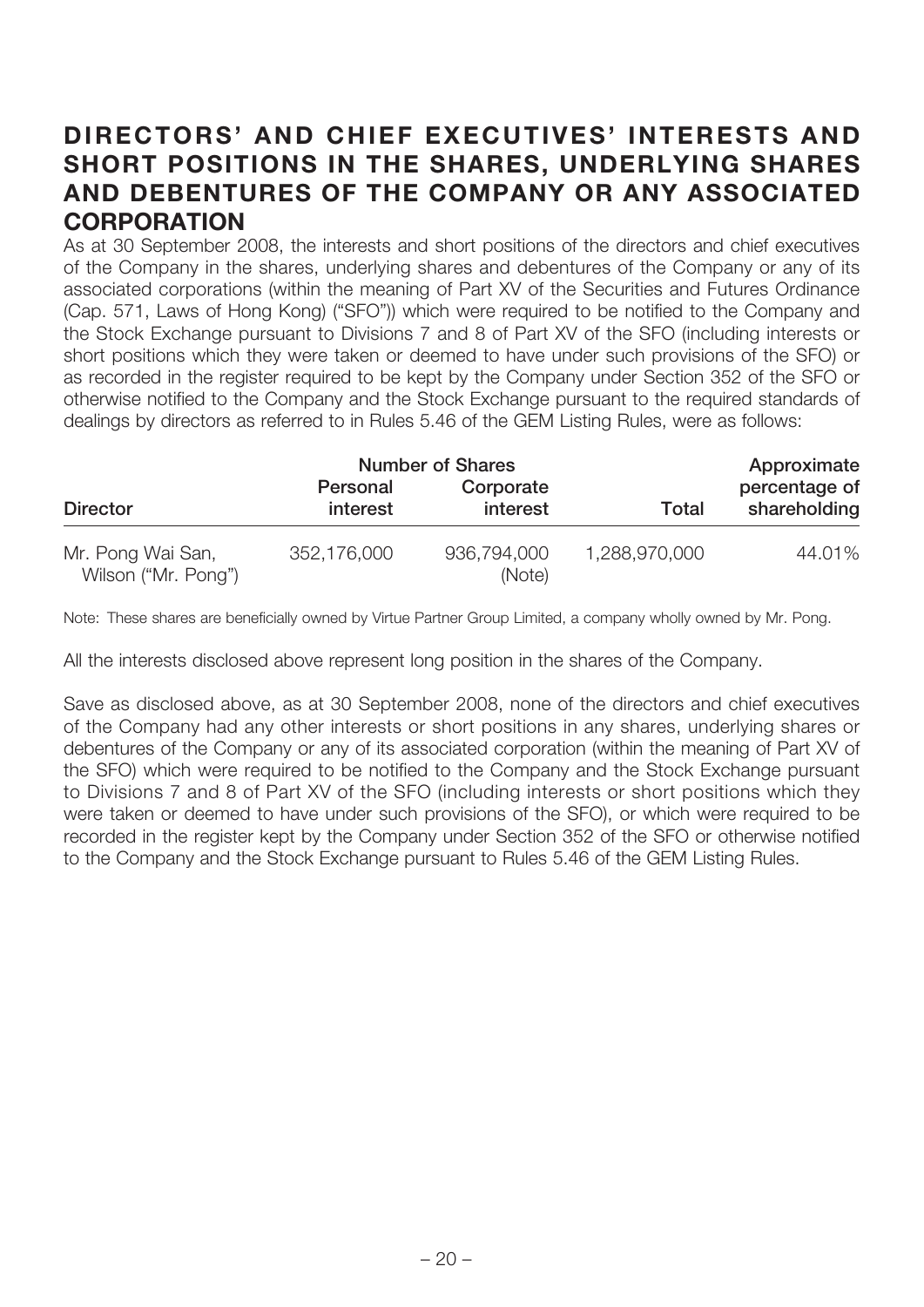# **SUBSTANTIAL SHAREHOLDERS' INTERESTS IN SHARES**

As at 30 September 2008, other than the interests of certain directors and chief executive of the Company as disclosed under the section headed "Directors' and chief executives' interests and short positions in the shares, underlying shares and debentures of the company or any associated corporation" above, the interests or short positions of person in the shares, underlying shares and debentures of the Company which would fall to be disclosed to the Company under the provisions of Divisions 2 and 3 of Part XV of the SFO or, who is, directly or indirectly, interested in 5% or more of the nominal value of any class of share capital carrying rights to vote in all circumstances at general meetings of any other members of the Group, or any other substantial shareholders whose interests or short positions were recorded in the register required to be kept by the Company under Section 336 of the SFO were as follows:

| Name of shareholder                                 | Capacity in<br>which shares<br>are held | Number of<br>issued shares | Percentage of<br>the issued<br>share capital |
|-----------------------------------------------------|-----------------------------------------|----------------------------|----------------------------------------------|
| Ms. Tung Ching Yee, Helena<br>(Note 1)              | Family interest                         | 1,288,970,000              | 44.01%                                       |
| Virtue Partner Group Limited<br>(Note 2)            | Beneficial owner                        | 936,794,000                | 31.99%                                       |
| Richfield (Holdings) Limited<br>(Note 3)            | Beneficial owner                        | 760,000,000                | 25.95%                                       |
| Mr. Au Wing Wah<br>("Mr. Au") (Note 3)              | Interest in controlled<br>corporation   | 760,000,000                | 25.95%                                       |
| Ms. Kong Pik Fan (Note 4)                           | Family interest                         | 760,000,000                | 25.95%                                       |
| Vastwood Limited (Note 3)                           | Beneficial owner                        | 760,000,000                | 25.95%                                       |
| <b>Richfield Group Holdings</b><br>Limited (Note 3) | Interest in controlled<br>corporation   | 760,000,000                | 25.95%                                       |

Notes:

- 1. Ms. Tung Ching Yee, Helena is the wife of Mr. Pong and accordingly deemed to be interested in the shares beneficially owned by Mr. Pong in his own capacity and through his controlled corporation, Virtue Partner Group Limited, under SFO.
- 2. These shares are beneficially owned by Virtue Partner Group Limited, a company wholly owned by Mr. Pong.
- 3. These shares are beneficially owned by Richfield (Holdings) Limited, a company wholly owned by Mr. Au, and therefore Mr. Au deemed to be interested in the shares owned by Richfield (Holdings) Limited, under SFO. On 12 June 2008, Richfield (Holdings) Limited as a chargor has executed a share charge in favour of Vastwood Limited, a wholly-owned subsidiary of Richfield Group Holdings Limited, as a chargee in respect of the fixed charge over these 760,000,000 shares. Therefore, Richfield Group Holdings Limited deemed to be interested in the shares owned by Vastwood Limited under SFO.
- 4. Ms. Kong Pik Fan is the wife of Mr. Au and accordingly deemed to be interested in the shares beneficially owned by Mr. Au in his own capacity and through his controlled corporation, Richfield (Holdings) Limited, under SFO.

All the interests disclosed above represent long position in shares of the Company.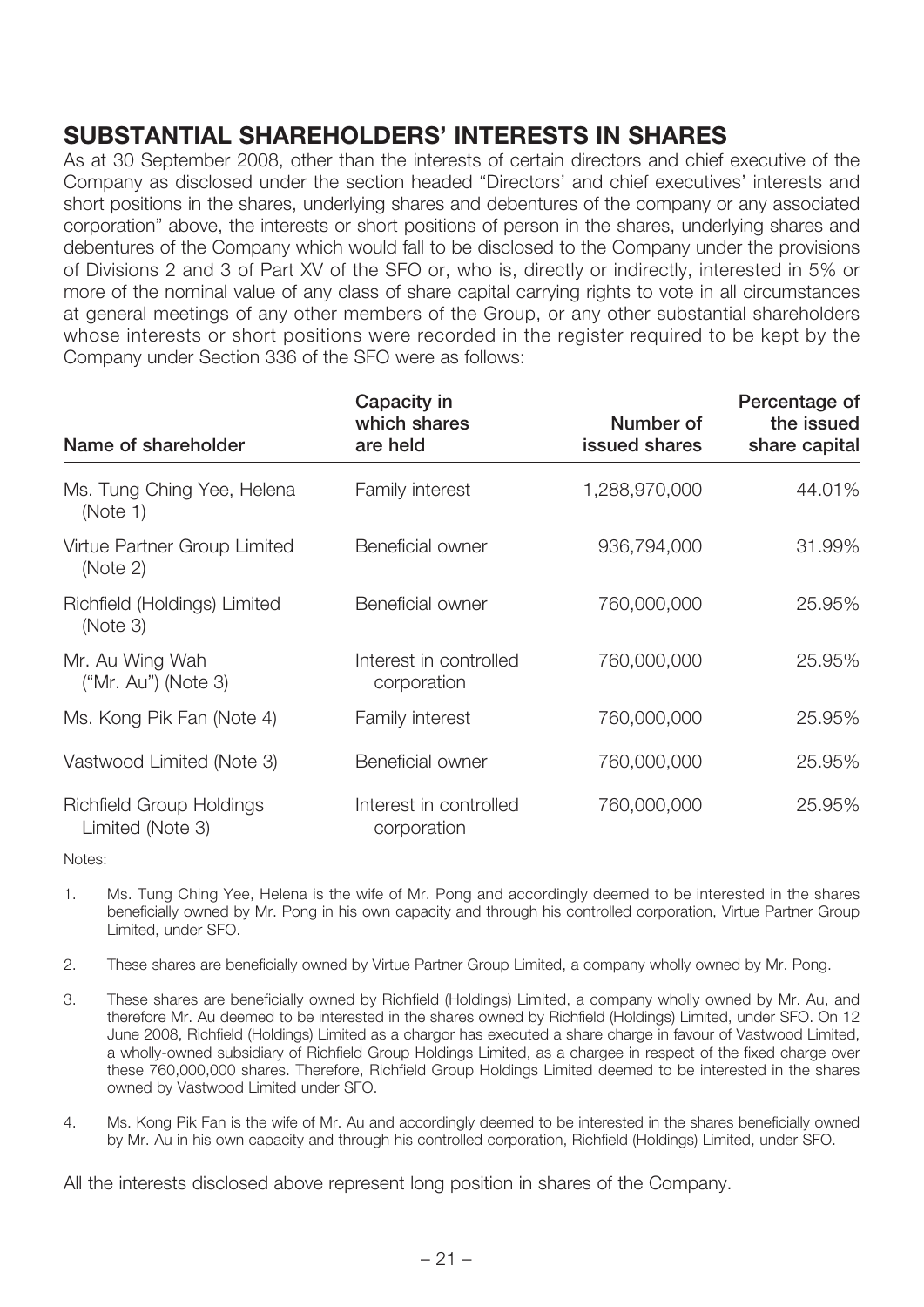Save as disclosed above, as at 30 September 2008, the directors of the Company were not aware of any other person (other than the directors and chief executive of the Company) who had an interest or short position in the shares, underlying shares or debentures of the Company which would fall to be disclosed to the Company under the provisions of Divisions 2 and 3 of Part XV of the SFO or, who is, directly or indirectly, interested in 5% or more of the nominal value of any class of share capital carrying rights to vote in all circumstances at general meetings of any other members of the Group, or any other substantial shareholders whose interests or short positions were recorded in the register required to be kept by the Company under Section 336 of the SFO.

# **DIRECTOR'S RIGHTS TO ACQUIRE SHARE OR DEBENTURES**

Apart from as disclosed under the heading "Directors' and chief executives' interests and short positions in the shares, underlying shares and debentures of the company or any associated corporation" above, at no time during the reporting period were rights to acquire benefits by means of the acquisition of shares in or debentures of the Company or of any other body corporate granted to any directors or their respective spouse or children under 18 years of age, or were any such rights exercised by them; or was the Company, its holding company or any of its subsidiaries a party to any arrangements to enable the directors, their respective spouse or children under 18 years of age to acquire such rights in the Company or any other body corporate.

# **CHANGE OF FINANCIAL YEAR END DATE**

The financial year end of the Company has been changed from 31 March to 30 June commencing from the financial year of 2008/2009. Accordingly, the forthcoming financial period will cover the 15-month period from 1 April 2008 to 30 June 2009. For details, please refer to the announcement of the Company dated 18 July 2008.

# **PURCHASE, REDEMPTION OR SALE OF THE LISTED SECURITIES OF THE COMPANY**

Neither the Company, nor any of its subsidiaries has purchased, redeemed or sold any of the Company's listed shares during the six months ended 30 September 2008.

# **DIRECTOR'S INTERESTS IN COMPETING INTERESTS**

As at the date of this results announcement, none of the directors, the management shareholders of the Company and their respective associates (as defined in the GEM Listing Rules) had any interest in a business which causes or may cause a significant competition with the business of the Group and any other conflicts of interest which any such person has or may have with the Group.